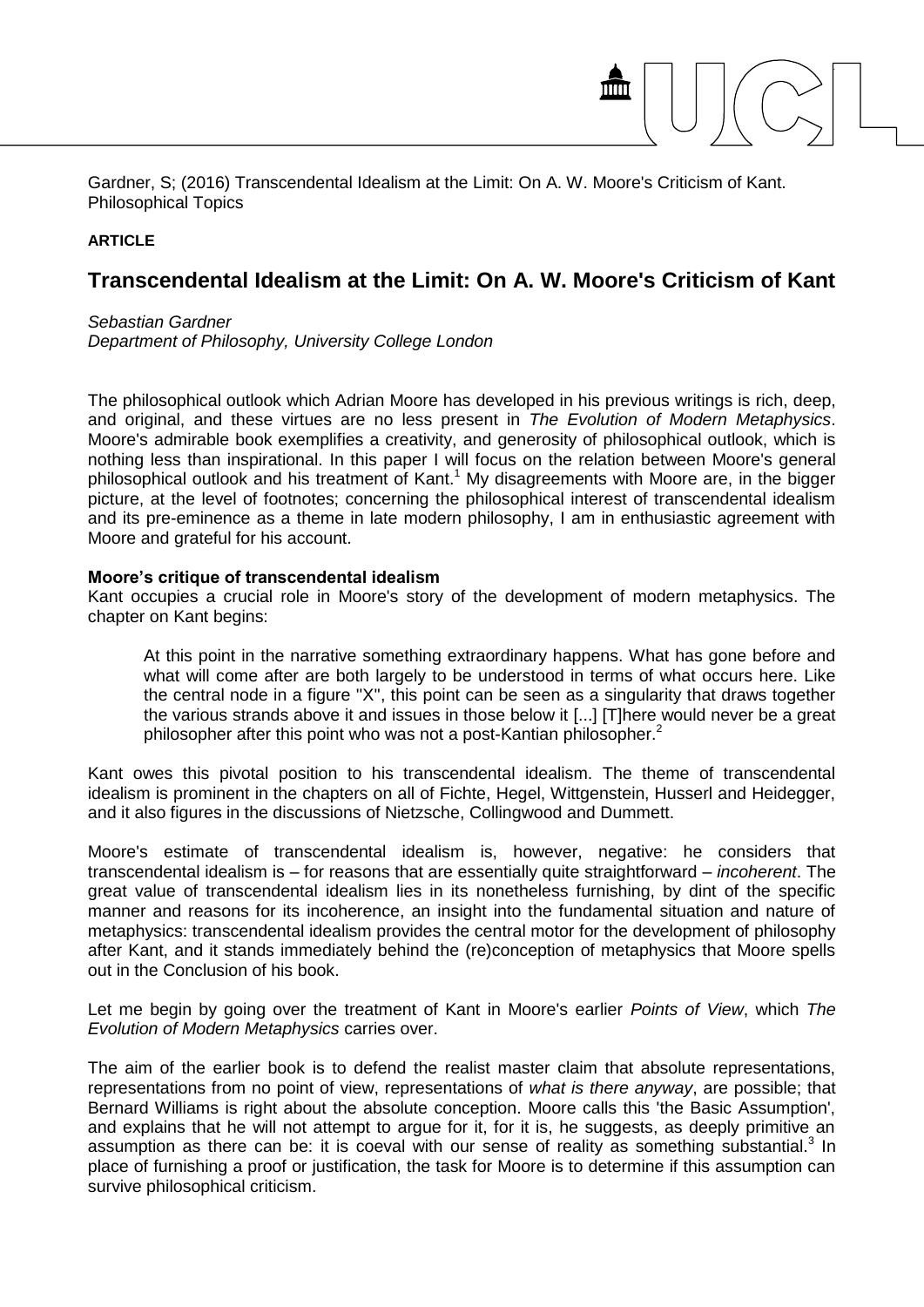Transcendental idealism poses, by Moore's lights, the most interesting and powerful challenge to the Basic Assumption: as Moore construes it, transcendental idealism asserts that all representations are radically perspectival, meaning that absolute representations are impossible. Moore argues that transcendental idealism fails to unsettle the view that absolute representations are possible, for the simple and conclusive reason that transcendental idealism is incoherent.

A number of conjoined arguments are given for this conclusion. The key statement of the argument, or cluster of arguments, is the following passage in Chapter 6, §1:

[Transcendental idealism] looks self-stultifying [...] First, there is no way of stating the view without producing a representation of the very kind it says we cannot produce. Take the claim that the physical universe depends on the existence of our representations. It is no good treating this claim as transcendently true but immanently false. The transcendent interpretation does not exist. If it did, it would not be transcendent. If we really cannot produce a representation to the effect that the physical universe depends on the existence of our representations without saying something false, then the physical universe does not depend on the existence of our representations. At a more general level, we cannot represent limits to what we can represent. For if we cannot represent anything beyond those limits, then we cannot represent our not being able to represent anything beyond those limits. [...]

I said these objections appeared decisive. I think they are. Transcendental idealism is incoherent.<sup>4</sup>

As the point is elsewhere succinctly put: 'The ''transcendent'' denial that absolute representations are possible undercuts itself and collapses into an unregenerate affirmation that they are.<sup>'5</sup>

The further discussion of transcendental idealism in *Points of View* is concerned with a variant construal of the doctrine, which seeks to sidestep the objection just put, by declaring that transcendental idealism, though true, *cannot be stated* – in other words, that transcendental idealism is *inexpressibly true*, and as such belongs to the class of things that can (only) be *shown*, in place of being *said*; a position that the early Wittgenstein may be thought to maintain.

This notion of inexpressible-but-showable truth is however rejected by Moore, on the grounds that what can be *shown*, as opposed to what can be said, must be unqualified *nonsense*, 'pure and utter' nonsense, lacking *all* sense, and so is not a candidate for truth.

This then encounters the objection that a distinction must surely be drawn between good and bad nonsense – a statement of transcendental idealism is not nonsensical in the same way as a randomly selected string of words.

Moore accepts that a distinction must be drawn between nonsense that is philosophically significant and nonsense that is not – which means for him, more particularly, between nonsense that results from the *attempt* to express the inexpressible and nonsense that does not – and replies to the objection with the claim that this distinction can be drawn on *non*-semantic, *aesthetic* grounds:

[W]e can think of the Nonsense Constraint as offering the following guideline when it comes to making sense of the schema 'A is shown that x': namely, to prescind altogether from considerations of content and to think more in aesthetic terms. I think this is just the guideline we need. To say of some piece of nonsense that it is the result of attempting to express the inexpressible is *something like* making an aesthetic evaluation. It concerns what might be called, justly, if a little grandiloquently, the music of words.<sup>6</sup>

Moore goes on to suggest that Kant's own aesthetic theory gives us some idea of what this aesthetic capacity consists in, and of the reasons that may be given for expecting there to be convergence in aesthetic appraisal in general, and thus also in our estimates of good and bad nonsense.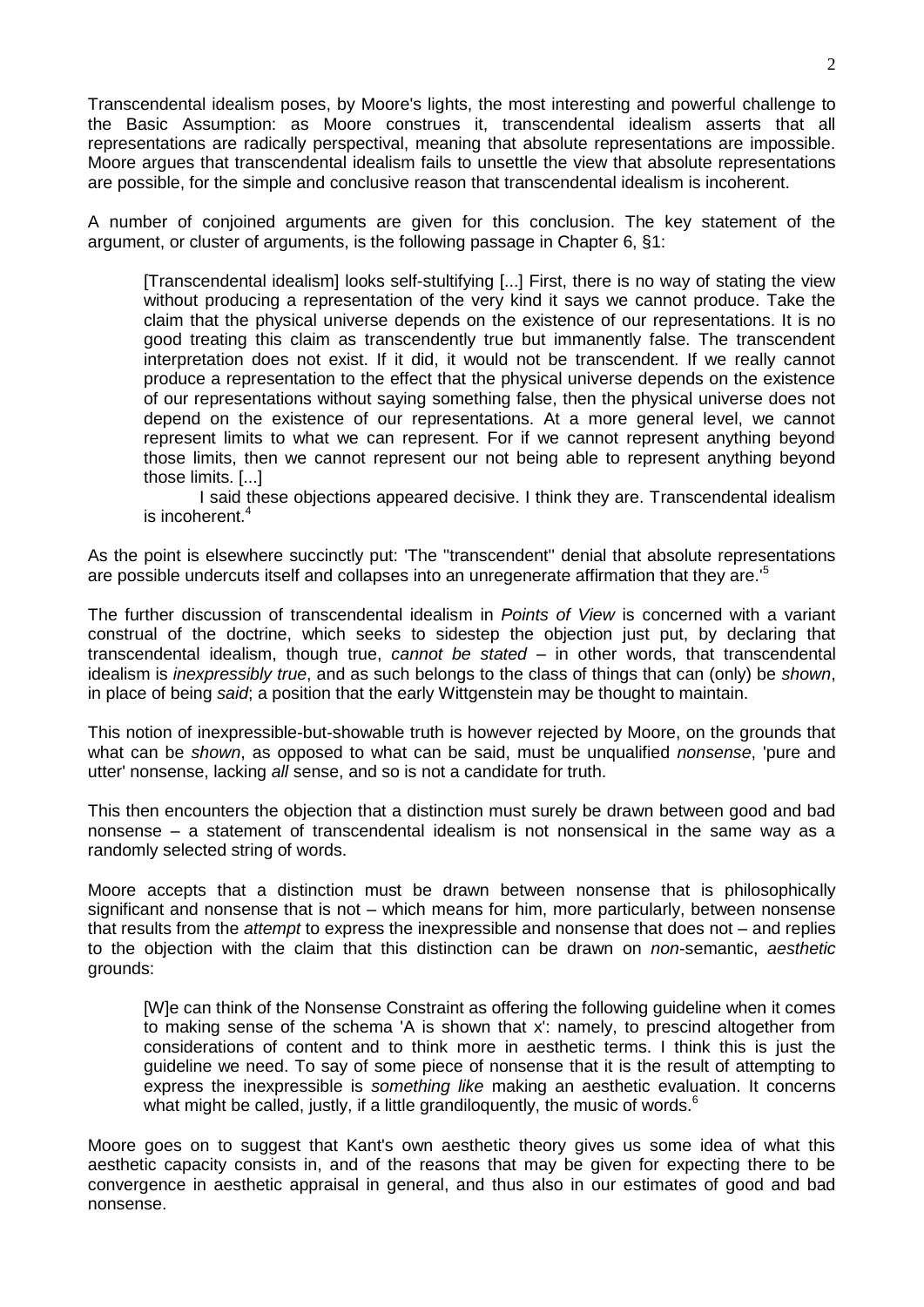Also involved in Moore's (extraordinarily rich and original) account is a further claim, which need not be expanded on here but which should at least be mentioned, in view of its relevance to the notion that nonsense of the right kind is philosophically purposive: Transcendental idealism indexes, Moore argues, a state of *ineffable knowledge*. <sup>7</sup> Endeavours to express the inexpressible are manifestations (though not communications) of states of ineffable knowledge. This explains the captivating power of transcendental idealism, the profundity of its aesthetic aspect.

In sum, transcendental idealism, though *not true*, and *nonsensical*, is nonetheless nonsense that results from the endeavour to *express the inexpressible*. As such it is, on Moore's thoroughly Kantian diagnosis, a proper (and perhaps even in some sense a rational) consequence of the circumstance – which is what gives rise to the inexpressible – of our being *self-consciously finite* beings with an *aspiration* to the *infinite*. 8

The charge of incoherence which Moore presents in these abstract terms in *Points of View*, is made out with closer reference to more specific claims of Kant's in §§8-10 of the Kant chapter of *The Evolution of Modern Metaphysics*. Moore's critique opens with the following:

Kant's project seems to involve drawing a limit to what we can make sense of. But that in turn can seem an incoherent enterprise. More specifically, it can seem self-stultifying. More specifically still, it can seem vulnerable to the following argument, which [I shall call] *the Limit Argument*.

> First Premise: The Limit-Drawing Principle: We cannot properly draw a limit to what we can make sense of unless we can make sense of the limit. Second Premise: The Division Principle: We cannot make sense of any limit unless we can make sense of what lies on both sides of it. Conclusion: We cannot properly draw a limit to what we can make sense of.<sup>9</sup>

Kant's response to the argument, Moore suggests, will be to invoke the famous distinction, which Kant requires in order to avoid contradiction as regards his negative claims regarding things in themselves, between (i) *robust positive contentful cognition* – what Moore calls 'thick sensemaking', and (ii) the *mere empty 'thinking'* (without knowing) of entities – 'thin sense-making'.

With the aid of this distinction, Kant can respond to the Limit Argument by saying that the sensemaking referred to in the First Premise (making sense of the *limit* to what we can make sense of) need only be of the *thin* sort – to which he will add that, in order to *thinly* draw a limit to *thick* sense, it is not necessary to *thickly* make sense of what lies on its far side. As regards the position or location *from* which Kant draws the limit to thick sense-making: this is, it follows, *outside* the limit of *thick* sense-making, but it remains *within* the (broader) sphere of *thin* sense-making.<sup>10</sup>

Moore is by no means persuaded that this dispels the incoherence of transcendental idealism, but he argues that even if the thin/thick distinction does allow Kant to preserve coherence in the context of drawing a limit to (thick) sense, it does not help in another context integral to transcendental idealism, namely with regard to the claim that we *have synthetic a priori knowledge*. This is a claim about our sense-making which, Moore thinks, needs to be not thin but *thick*:

We can approach the problem [...] by considering the very judgement that our metaphysical knowledge, like our mathematical knowledge, is synthetic and *a priori*. This must itself, presumably, count as an item of synthetic *a priori* knowledge. And yet, in registering the non-analytic character of the knowledge in question, [it has] some claim to being [...] a judgement about things in themselves [...] In acknowledging that there *is* a substantial contribution made by the *a priori* conditions of our experience to some of our knowledge, which is what we are doing when we register the non-analytic character of the knowledge, [we must] already have taken a step back from the human standpoint.<sup>11</sup>

The difficulty afflicting the transcendental idealist's assertion of the dependence of the physical world on our representations, described in the first quotation above from *Points of View*, thus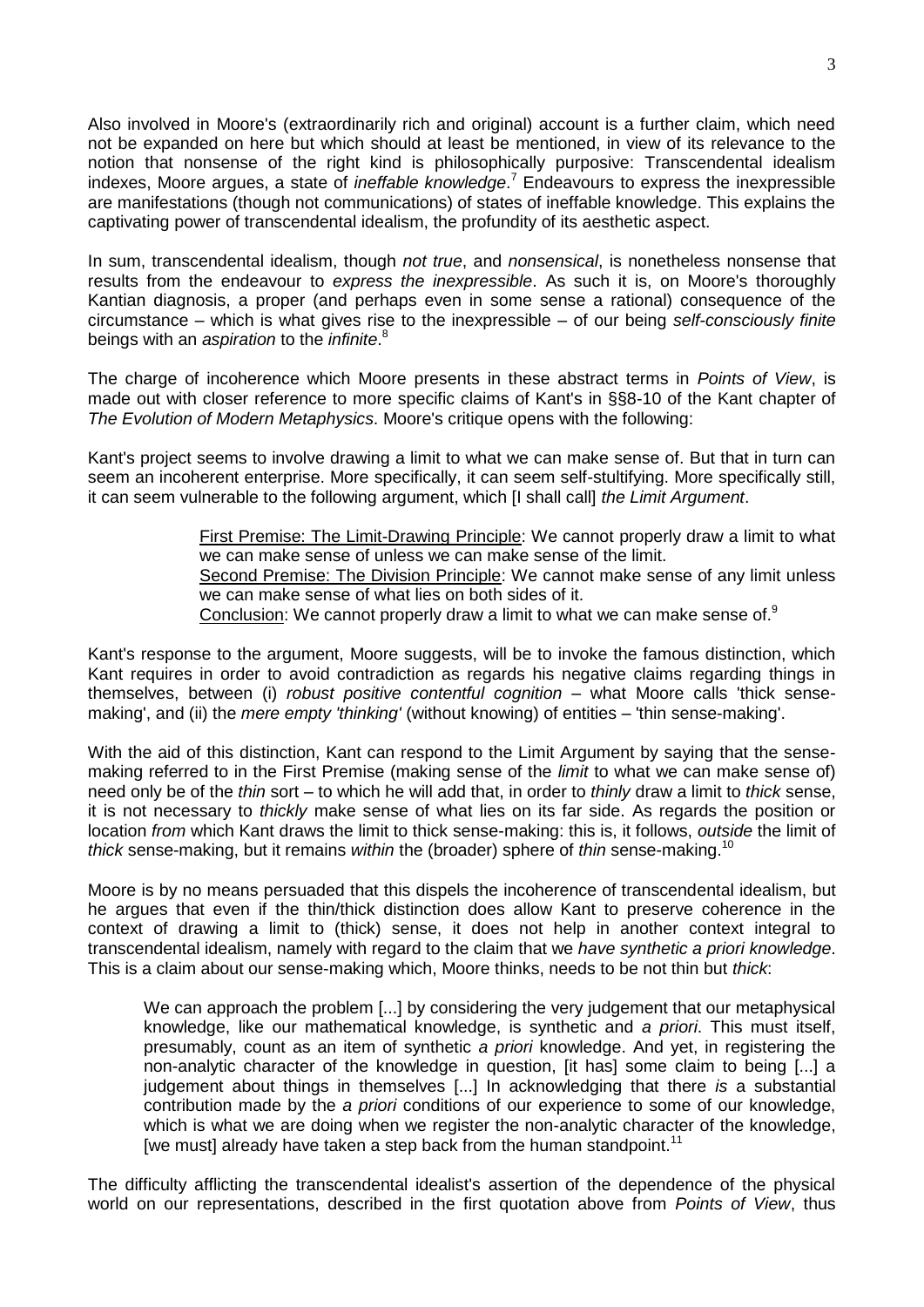repeats itself in transcendental idealism's more general assertion of the dependence of objects of cognition on a priori subjective conditions.

The same structural problem shows itself, Moore argues, in Kant's moral Fact of Reason.<sup>12</sup> The Fact of Reason is not *just* the fact of our cognizing ourselves as subject to the moral law, which is a *deliverance* of pure reason: it is *also* (at the same time) the fact *that we have* such a thing as a capacity for pure reason. And this – just like the claim regarding the synthetic a priori – must be a fact *about* things in themselves. Kant's unease is signalled, Moore suggests, by his talk of the fact as 'forcing itself on us'.<sup>13</sup>

If we combine these claims from *The Evolution of Modern Metaphysics* with the distinction of absolute and perspectival representations in *Points of View*, Moore's thesis is therefore that, in the contexts of synthetic a priori knowledge and of the Fact of Reason, it is seen that transcendental idealism needs to employ absolute representations, in order to say what it wants to say about the radically perspectival character of our representations; and that the necessity of its employing absolute representations shows up, betrays itself, in the way that Kant's claims entail, contrary to his intentions, claims to knowledge of things in themselves, as they are on the side of the subject.

The upshot, as Moore puts it, is that Kant is committed – by dint of his own claims concerning the scope, nature, conditions, and limits of knowledge – to a form of sense-making that is *neither* (straightforwardly) thick *nor* (straightforwardly) thin:

[I]n the first *Critique*, Kant is accrediting us with sense-making of a singular kind. On the one hand it is synthetic and *a priori*, which means that we cannot regard it as straightforwardly thin. On the other hand it results from sensitivity to transcendent(al?) features of our own faculties for sense-making, which means that we cannot regard it as straightforwardly thick. The truth is, we do not in the end know how to regard it. We cannot make sense of it.<sup>14</sup>

The discussion of the nonsensical, which in *Points of View* follows directly on from the critique of Kant's transcendental idealism, reappears in *The Evolution of Modern Metaphysics* in the course of recounting the story of two centuries of wrestling with the structure bequeathed by Kant, chiefly in Chapter 9 on the early Wittgenstein.

In the Conclusion of *The Evolution of Modern Metaphysics* we return to the notion that Kant is committed to a 'singular', neither-strictly-thin-nor-strictly-thick form of sense-making, in the context of what corresponds in this book to the aesthetic turn in *Points of View*, namely the account Moore gives of the *non-propositional* sense-making of metaphysics.<sup>15</sup> Following the early Wittgenstein, we must acknowledge the existence of 'non-propositional sense-making, such as evaluation of various kinds, understanding of various kinds, and indeed the very sense-making involved in determining the limits of propositional sense-making':<sup>16</sup>

One thing that I insist is that we allow for, and indeed take very seriously, conceptions of metaphysics in which the input is sense-making of a non-propositional kind: I shall call these non-propositional conceptions of metaphysics. Not to take such conceptions seriously, and to think that metaphysics must be a pursuit of truth, is to be in the grip of a kind of scientistic prejudice. There is no rationale for it.<sup>17</sup>

Transcendental idealism is an instance of such non-propositional sense-making:

For precisely what transcendental idealism is, I would contend, is the pseudo-expression of certain non-propositional sense that can be made of things at the highest level of generality.<sup>18</sup>

## **Transcendental idealism redux?**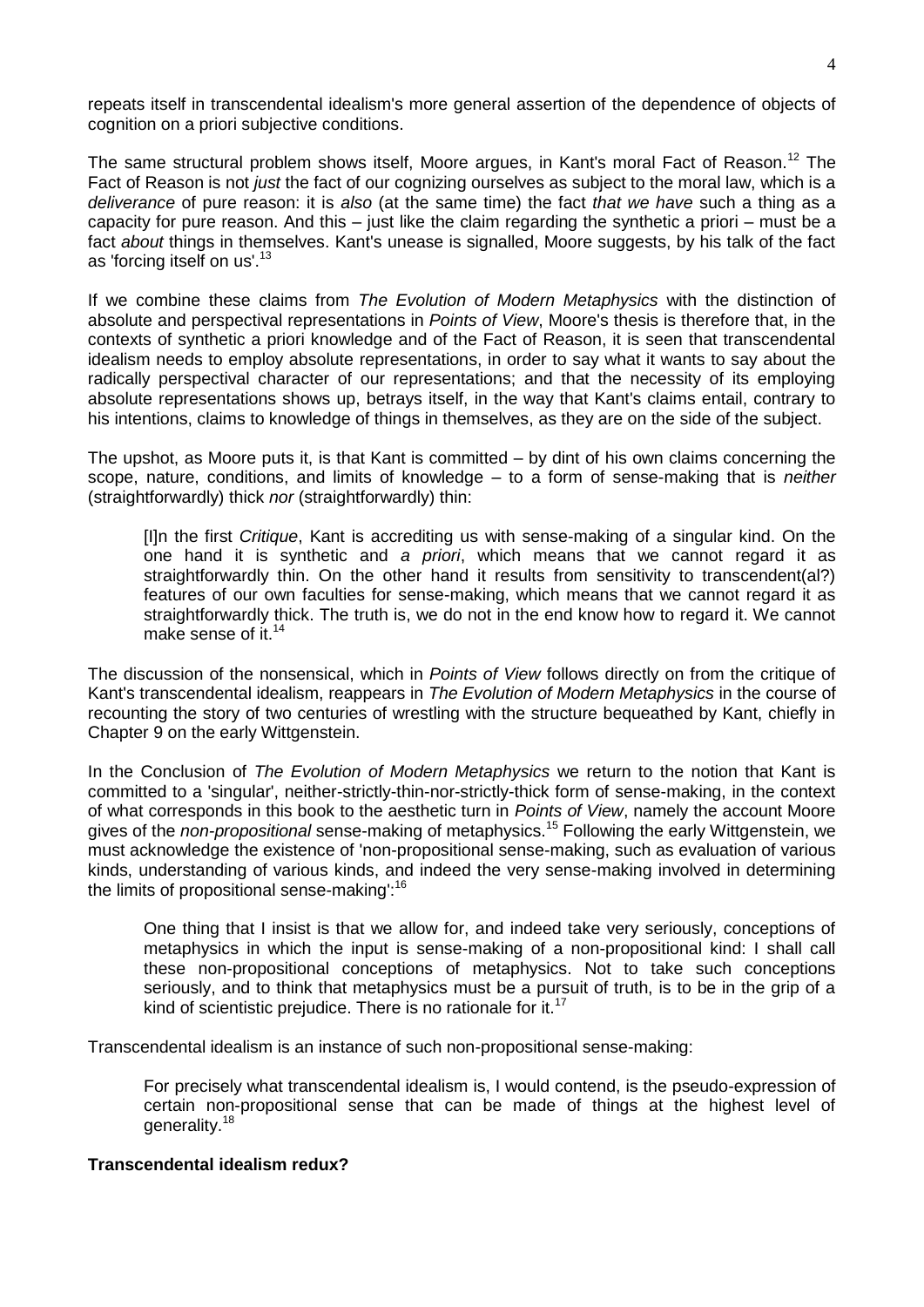If Moore is right, then we should expect the incoherence alleged in Kant to be reflected in the subsequent history of metaphysics, and in the third and fourth sections I will offer some comments on this issue.

The crucial *systematic* question is whether Moore is right about the incoherence of transcendental idealism. Moore's argument against transcendental idealism is internal, logically simple and, if sound, lethal. It rests on no criticisms of Kant's arguments for the doctrine. In this respect it resembles Jacobi's charge of contradiction in transcendental idealism, his famous claim that one is bound to exit the Kantian system as soon as one has entered it. If Moore is right, then Kant's steps must be retraced: whatever lines of thought led to transcendental idealism must be re-examined, and whatever problems transcendental idealism was held to solve must be (dis)solved in some other way. But none of this, no comprehensive critical review of the arguments for and the implications of transcendental idealism, is required in order for it to be declared false.

It is true that, having been declared false, transcendental idealism is thereupon submitted for diagnosis, from which it emerges as having a distinctive kind of value. In a sense, then, Moore denies that transcendental idealism is to be rejected. But for the orthodox defender of Kant, the status of 'higher nonsense' will provide no compensation.

As soon as we begin to unpick the issues, complications multiply exponentially, and since a fullscale discussion of transcendental idealism is out of the question here, I will confine myself to highlighting ways in which I think Moore is open to challenge. What follows is meant only to reopen the case against transcendental idealism. I will begin by outlining three strategies which might be thought to deliver this result, each of which focusses the argument between Moore and the transcendental idealist at a different point, and then say what I think emerges from them.

Here is one response to Moore, which will I think recommend itself particularly to those who favour the 'modest' construal of Kant's project proposed by Karl Ameriks,<sup>19</sup> and who wish to guard against the confusion of Kant's specific position with later and looser distillations from it (Putnam's 'internal realism', etc.): *Moore's criticism is based on a misconstrual of Kant's transcendental idealism. Transcendental idealism is a more circumscribed and narrowly focussed doctrine than Moore supposes. It makes no global claim regarding our representations as such and in general. Transcendental idealism is in essence a thesis about the knowledge we have of things qua their spatio-temporality. This thesis has of course repercussions, which emerge in due course. Thus we discover in the Analytic that we cannot employ concepts in order to determine the essences of objects in abstraction from their spatio-temporality, and that in order to do so it would be necessary for our power of concepts to double as a power of intuition, which it cannot. These are, to be sure, major results, which concern the scope of our cognition as a whole. But they fall short of the stratospheric claim about representation* per se *that Moore attributes to Kant, and Kant builds up to them without invoking or committing himself to any such claim. Indeed Kant's lack of interest in a thesis of global perspectivality is signalled by his affirmation of the need for the concept of the thing in itself, which affirms the possibility of what Moore calls an absolute representation. Moore is right to suppose that there could be a form of transcendental idealism which makes the global perspectival claim which he targets, and in fact this is Schopenhauer's explicit position. But Schopenhauer's transcendental idealism, which it may be agreed exhibits the inconsistencies alleged by Moore, is not Kant's.*

If it were possible to, so to speak, downsize Kant's transcendental idealism, so that it ceases to conflict with Moore's realist Basic Assumption and sidesteps his criticism of perspectivism, then this would be an attractive strategy. There is an obvious impediment, however, for even on a 'modest' metaphilosophical construal, Kant is committed to forms of synthetic a priori knowledge that Moore argues to be unaccountable on Kant's own terms. Moreover, even if Kant does not *construct* transcendental idealism under the abstract description employed by Moore, still it is very plausible that it *satisfies* Moore's description, which is all that his critical purposes require.

Let it be agreed, then, that Kant's defender is bound to engage with Moore at his 'stratospheric' level. Still, it does not follow that Moore's construal of transcendental idealism must be accepted.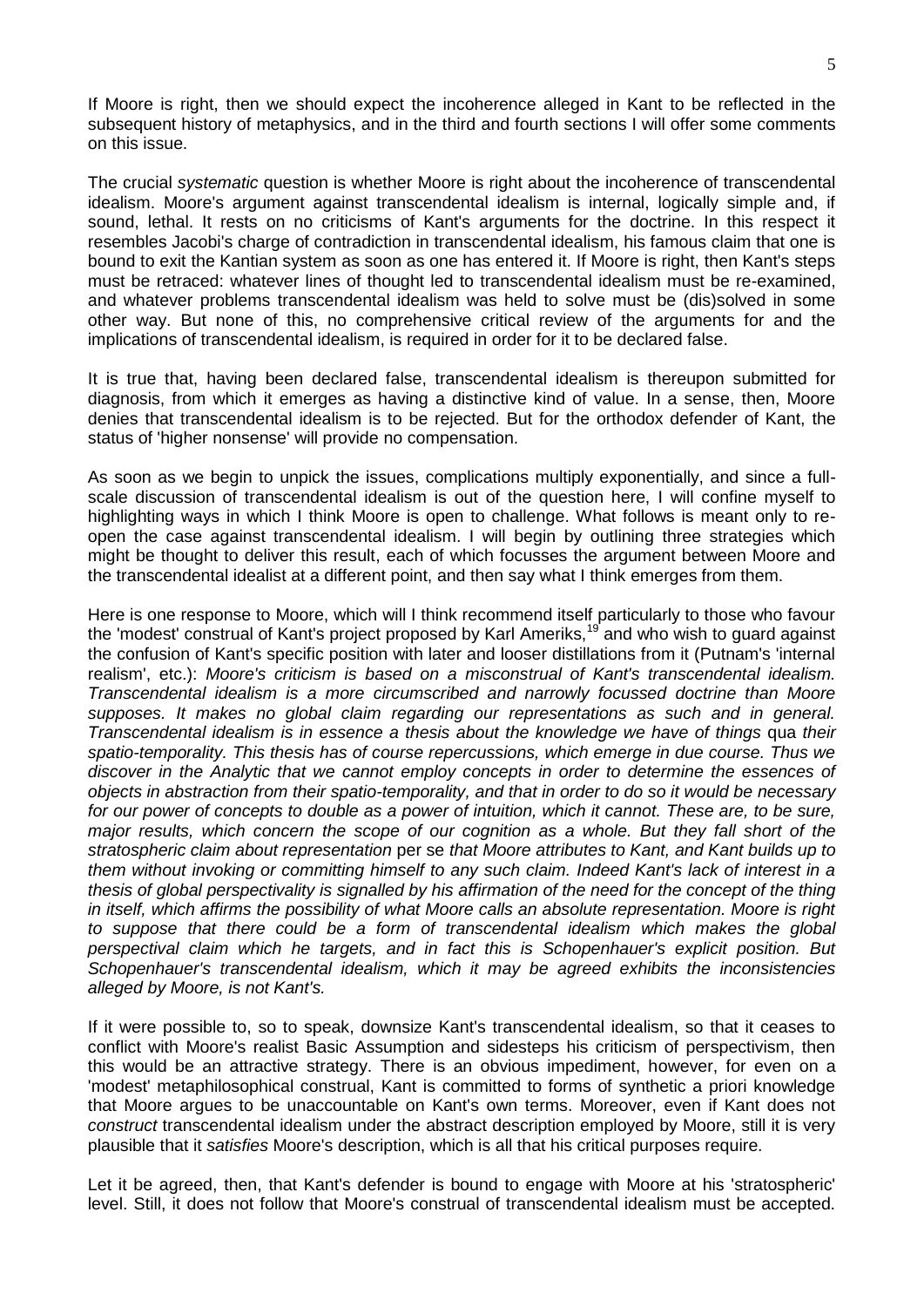Here is an alternative: *Moore's criticism is based on a misconstrual of Kant's transcendental idealism. Transcendental idealism is not in essence the thesis that all representation is perspectival. Rather it is the thesis that* the form of experience is imposed*. <sup>20</sup> This thesis asserts a necessity, but it does not draw a limit to sense; so it is not self-stultifying in the manner of the thesis attacked by Moore.*<sup>21</sup>

That the notion of imposition is central to transcendental idealism, no less so than perspectivality, is highly plausible, but again Moore's criticism seem not to have been deflected. In the first place, the impositionalist form of transcendental idealism avoids Moore's criticism only so long as it says nothing about the thing in itself.<sup>22</sup> Second, it involves once again a claim to knowledge, viz. of the form of experience itself, which Moore maintains is unsustainable. Third, though impositionalism may not employ the language of perspective, it is not free of perspectivality in the way demanded by Moore's Basic Assumption. Whether or not the form of experience admits of alternatives, and so can be considered one perspective among many, the notion of perspective is kept in play, in so far as the form (i) is originally subjective, i.e. imposed and not discovered (the objectual order that it projects is of a kind that *could not* have been discovered and *could only* have been imposed), and (ii) is that to which objects are indexed and by reference to which their basic formal features are explained. These conditions collide with the Basic Assumption: if the form of experience, as the vehicle by which we arrive at our cognitive target, also enters into *what is there*, then it does not take us to what is there *anyway*. An epistemic medium that functions in this way deserves the title of a perspective.

There is then, I think, little choice but to accept Moore's terms of argument. In which case, the following might be ventured: *Moore is right to identify transcendental idealism with the thesis that all representation is perspectival, but his charge of incoherence rests on a false picture of how we achieve knowledge of perspectivality. Moore's account of perspectivality rests on his Basic Assumption. As Moore conceives our epistemic situation, the natural attitude represents itself as absolute, and perspectivality enters at a reflective, theoretical level: in the natural attitude we naively take our representations of the world to be absolute, and it is only under the pressure of reflection that we are moved to revise this natural assumption. Perspectivality is thus defined originally by Moore as a failure to achieve absoluteness, an epistemic privation. But what if knowledge of perspectivality were* primitive*, in the very way that Moore claims that his Basic Assumption is primitive? If that were so, then the perspectivality asserted in transcendental idealism should be identified with the fact that there is such a thing as (what we may call) the basic* shape of cognition*. How this notion of transcendental shape might be elaborated is a further matter. The important point for present purposes is that, if this is what the perspectivality affirmed in transcendental idealism consists in, then transcendental idealism does not rest on any drawing of limits, and is not self-stultifying, for we do not need to get outside ourselves and occupy a perspective-free standpoint, in order to apprehend our perspectivality; we have aboriginal knowledge of it from the inside.*

This formulation, though at a distance from Kant's explicit statements of transcendental idealism, has nonetheless a good claim to the title, and it is not hard to think of historical instances of thinkers who have sought to explicate it in such terms: Reinhold, J. S. Beck and Fichte among Kant's contemporaries, and at least some of the phenomenologists.<sup>23</sup> Aspects of the shape of cognition by virtue of which it constitutes a perspective will plausibly include the following basic facts: that cognition stretches out between its subject and object poles, that it involves a domain of presentation or cognitive 'field of vision' which is not itself an object but a condition for objects, that the subject to whom objects are presented cannot be presented to itself in the way that objects are presented to it, that the domain of presentation must order its contents but that this order cannot emanate directly from its contents, and so on. $^{24}$ 

I propose, then, to identify transcendental idealism for present purposes with the thesis that the objects of our cognition owe their form to a structure of which we are the source and which constitutes our perspective on the objectual world. If it can be agreed that this is *prima facie* plausible as a way of capturing what is distinctive of Kant's idealism, and that it reflects the understanding of Kant's doctrine which has been historically influential, then the argument with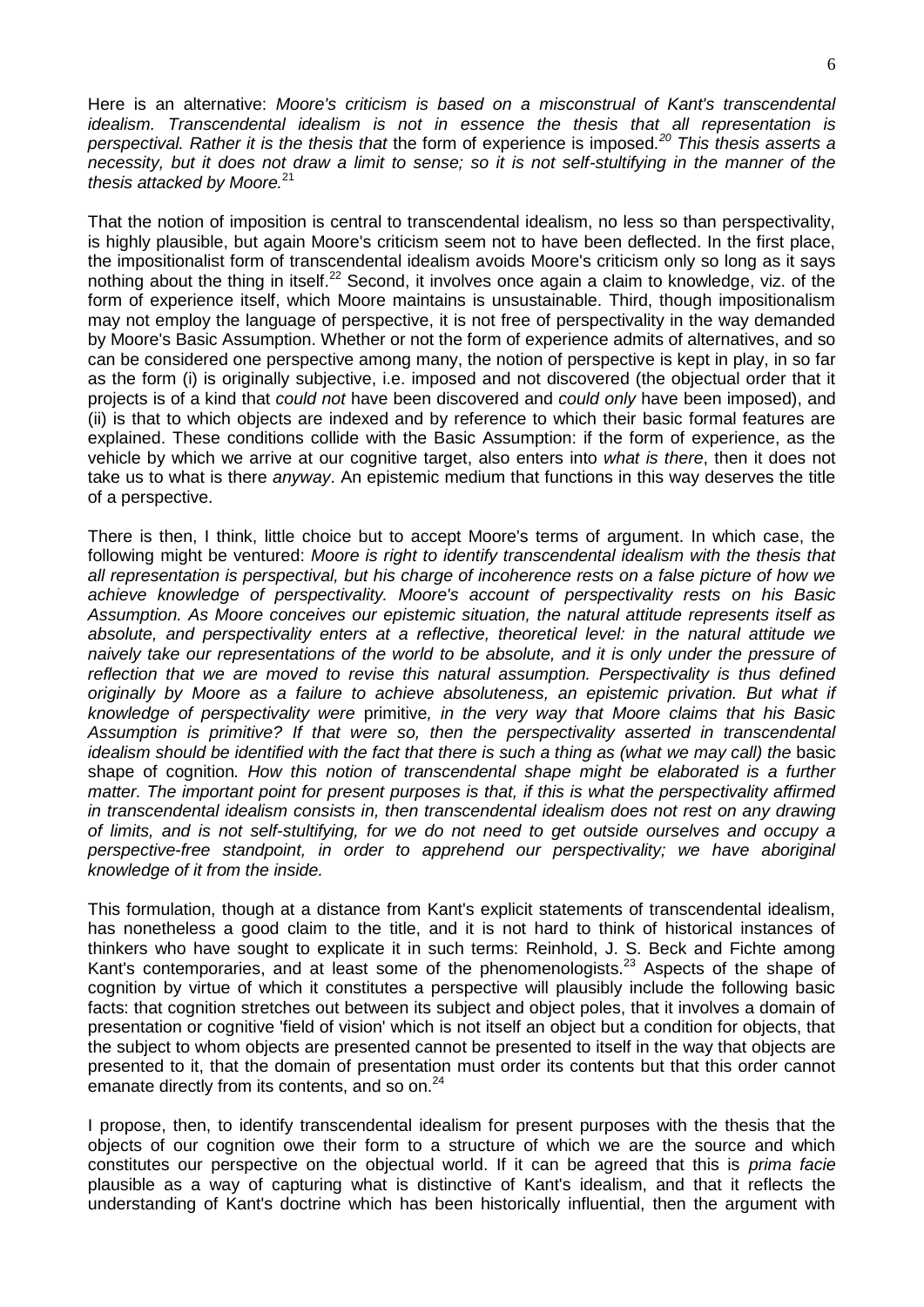Moore comes down, I suggest, to two main points. Does the assertion of perspectivality contradict the Basic Assumption so bluntly as to put transcendental idealism beyond the pale? And is the claim to knowledge of the perspective-affording, object-conditioning structure of experience problematic in the way that Moore claims? I will take these in turn.

It is clearly important that transcendental idealism should not simply repudiate the datum which the Basic Assumption claims to articulate – to do so would be to collapse Kant's doctrine into something like Nietzsche's perspectivism, under its more fiercely anti-realist construals.<sup>25</sup> But it is not at all obvious that transcendental idealism cannot conserve enough of the Basic Assumption to keep ontological nihilism at a safe distance. Transcendental idealism denies that there can be absolute representations in so far as these are representations of 'what is there *anyway*', where 'anyway' means 'independently of the form of experience', but it can affirm (i) that there are absolute representations in the sense of representations of the invariant and exceptionless objectual order which results from the imposition of the form of experience; and (ii) that our representations are of what is there *anyway* in so far as 'anyway' means 'satisfying the conditions of objectivity dictated by the form of experience'. Moore of course rejects the transcendental idealist's understanding of 'absolute' and 'anyway' in terms of the form of experience. This, however, alerts us to the possibility that Moore's Basic Assumption is philosophically substantial, and not a simple recapitulation of the realism of the natural attitude. For the transcendental idealist may argue: Since natural consciousness has no notion of the form of experience, as the transcendental philosopher understands that concept, the realism of natural consciousness cannot contain the thought, or rest on the assumption, that the reality of things is *not* owed to the form of experience; therefore Moore must either show that this claim – the claim that the substantial reality with which we are confronted *could not* owe *anything* to our subjectivity – is in fact contained, implicitly, within natural consciousness, or provide an independent argument for it (consistent with the claim to Basicness). Now at this point it is not clear how the disagreement between Moore and the transcendental idealist concerning the interpretation of natural consciousness is to be resolved, nor which way the arguments will go, but the burden of argument has been redistributed, and the immediate threat – the worry that transcendental idealism throws reality to the wind – has been met.

Regarding the other question: Moore grants that the initial threat of contradiction – asserted in the Limit Argument – can be avoided by means of the thick/thin distinction. Contradiction returns at a second stage, however, according to Moore, because transcendental idealism's sense-making must be *both* thick *and* thin. There would no contradiction, however, if transcendental sensemaking were *neither* thick *nor* thin but of some third kind – 'sense-making of a singular kind', as Moore himself puts it. So the question is simply: Why should transcendental conditions *not* lay claim to a singular status? It is not at all obvious, from their original definitions, that thick and thin provide an exhaustive classification of cognitions. Moore says that 'we do not in the end know how to regard it' and that it involves a 'step back from the human standpoint'.<sup>26</sup> And it is here surely that the nub of the issue lies: Can the transcendental idealist say enough about what distinguishes transcendental sense-making to make it plausible that it is neither thick (in the manner of empirical cognition) nor thin (in the manner of our thinking of things in themselves)? My own feeling is that the question can be answered with a resounding Yes. By expositing the notion of transcendental logic, showing the distinctiveness of transcendental *explananda*, and highlighting the differences of transcendental proof from other forms of justification, and of transcendental analysis from other forms of explanation, it can be shown that we *do* know how to regard it. From this it will emerge that a step *back* is indeed taken in transcendental reflection, but not a step *out of* the human standpoint; transcendental philosophy can regard itself as the self-reflection of the human standpoint, and claim a transcendence of natural consciousness, without pretending to independence from it. All of this involves the introduction of a panoply of new concepts and raises questions that must at some point be addressed – in what sense is knowledge of transcendental necessity self-knowledge? do transcendental necessities have ontological underpinnings? is their realization in any sense a psychological matter? – but that goes with the territory: in Moore's terms, transcendental philosophy is engaged in concept creation.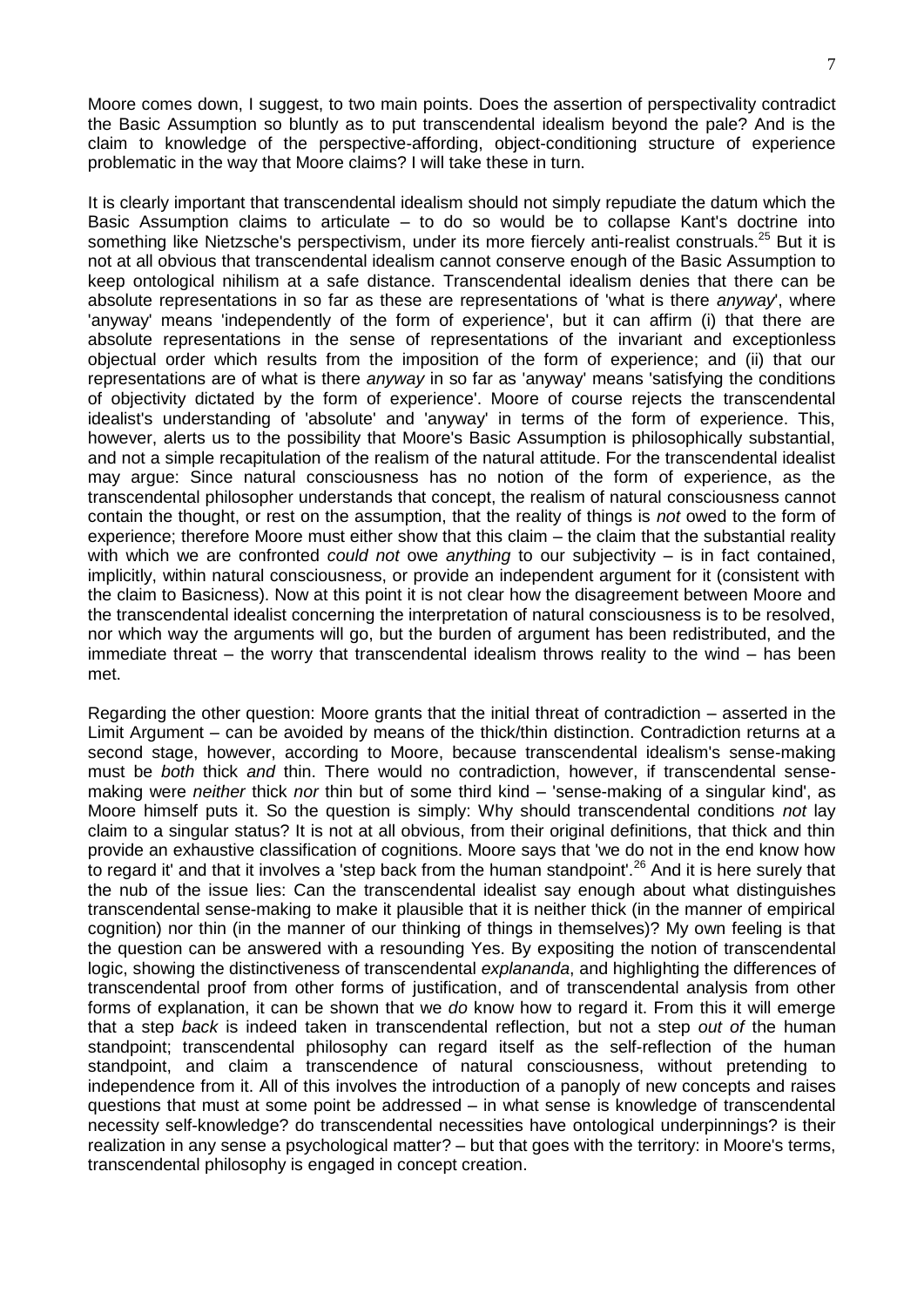The following may help to allay the suspicion that transcendental sense-making disguises an incoherent superimposition. Consider what is involved in a standard Kantian transcendental condition. There is, on the one side, the *necessity itself*, that objects have (be given as having, be taken to have, be synthesized in accordance with) such and such a form; and on the other side, there is the *ground* of this necessity, which Kant locates in a faculty. Our knowledge of the former is 'thick', in the sense that there can be nothing more to a transcendental necessity than what we can grasp of it; and our knowledge of the latter is 'thin', in so far as we have no insight into the constitution of our cognitive powers and can identify them solely by way of their transcendental functional role. There is, then, as Moore says, a combination of thinness and thickness, but it appears entirely coherent: we know our perspective *qua* its properties of shaping objects, but we do not know its ground; we know the point of view that determines our perspective *qua* its objectconditioning force, but not in itself, not in abstraction from how it conditions cognition.

Once the transcendental idealist has rebutted the charge of incoherence, a new wave of debate can begin. The transcendental idealist may now introduce a set of considerations which have so far been held to one side, concerning the problem-solving, explanatory and other virtues of transcendental idealism. A lot falls under this heading, but the issue to focus on above all in the present context is the solution that transcendental idealism claims to give to the problem of objective knowledge – its account of the basic possibility of mind-world fit, $^{27}$  and the protection that it offers against skeptical challenges; matters which may well be thought to pose serious difficulties for Moore's realism.

It may yet be that, even when the case for transcendental idealism has been put in the strongest possible terms, and its formal coherence, explanatory power and epistemological virtues have all been accepted, some epistemological (or axiological?) gut instinct prevents us from giving up the Basic Assumption, the irresistible sense of inclusion in a sublimely transcendent reality. But if so, then we have not a victory for realism, or the collapse of transcendental idealism, but rather an antinomy (transcendental idealism *vs*. transcendental realism). Moore's account allows it to be dissolved by reconstruing transcendental idealism as privileged nonsense. The transcendental idealist will ask why, if the antinomy cannot be resolved to the satisfaction of both parties and its solution must therefore be one-sided, it must go Moore's way.

One last point. I hope to have indicated grounds on which, as I said at the said at the outset, the case against transcendental idealism may be re-opened. This is entirely consistent with taking transcendental idealism and its problems – in particular its rub with the Basic Assumption, the antinomy that it forms with transcendental realism – as setting an agenda for late modern philosophy. In other words, it seems to me that the historical narrative of *The Evolution of Modern Metaphysics* does not require the categorial verdict on transcendental idealism which Moore has carried over from *Points of View*. In fact, what I will suggest in the next section is that a weaker verdict on transcendental idealism would have served Moore's historical purposes slightly better.

### **Moore's historical narrative: German Idealism**

That dissatisfaction with Kant propels much of the subsequent development of metaphysics, and that it has much to do with the perceived difficulties of Kant's idealism, is a matter of hard historical fact, and to that extent Moore is no doubt right to put Kant's problems bang at the centre of his historical story. That said, it seems to me that the historical record does not bear out Moore's specific, strong criticism of Kant's doctrine, and that in order to locate a post-Kantian development that does agree with Moore concerning the paradoxicality of transcendental idealism, it is necessary to look further afield than *The Evolution of Modern Metaphysics*, which restricts consideration of the post-Kantian development to Fichte and Hegel.

As Moore rightly says, Fichte and Hegel neither plainly accept nor plainly reject Kant but rather attempt to 'work out' what Kant has bequeathed,<sup>28</sup> and this involves, along with much else, a focus on the concept of the thing in itself and the notion of the limits of knowledge. The question I want to raise is this: To what extent does this working-out of Kant turn on the alleged self-stultification of transcendental idealism? It seems to me that for neither Fichte nor Hegel is this straightforwardly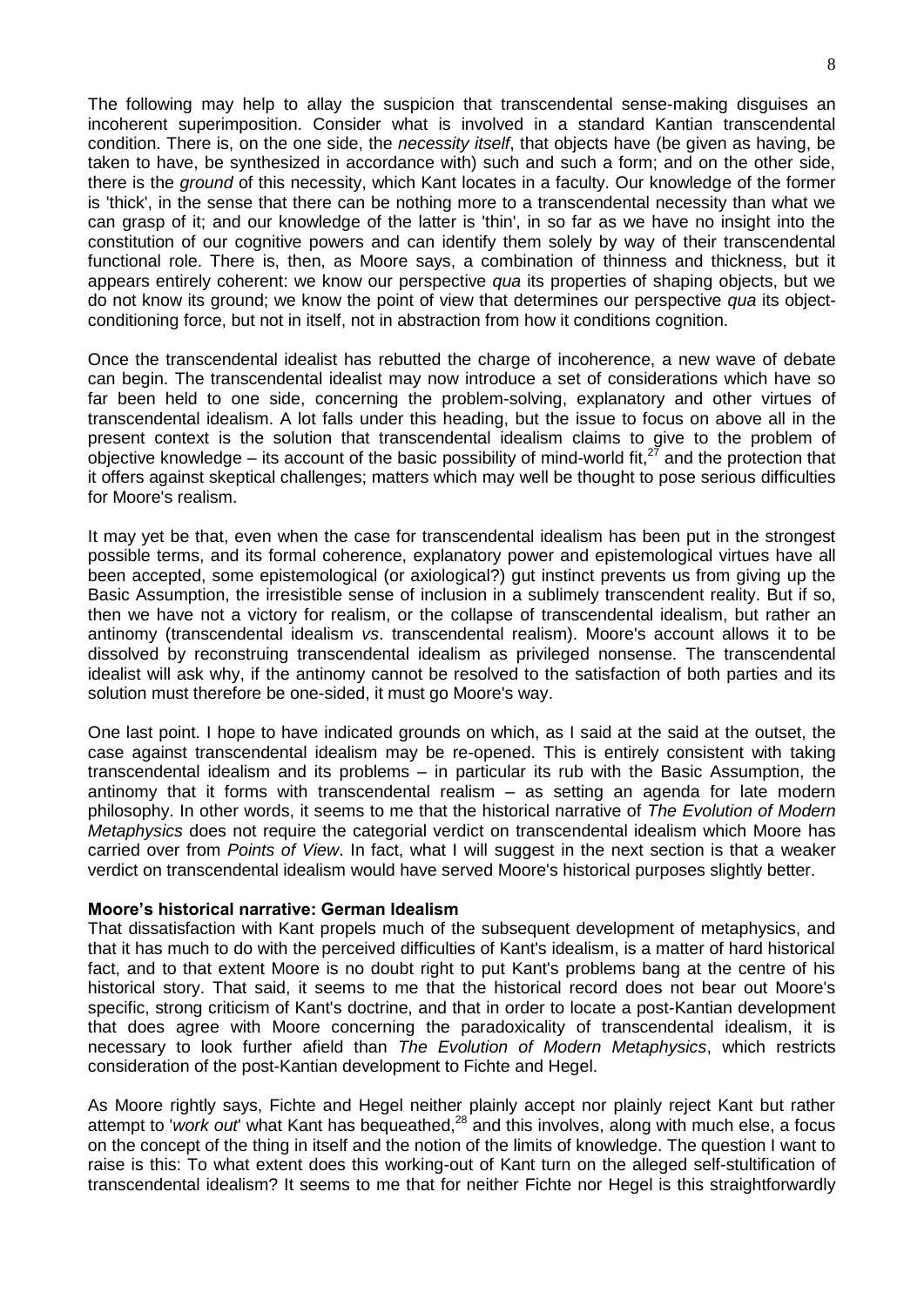the case. My remarks here will need to be very brief, and I will not pretend that they settle the matter.

The 1797 'First Introduction to the Wissenschaftslehre' – I select this text because it contains perhaps Fichte's most lucid exposition and defence of his transcendental turn – presents the following argument. In §1 Fichte declares that the task of (theoretical) philosophy is to explain experience (or more exactly, the fact that some of our representations and not others are accompanied with the feeling of necessity which marks objectivity).<sup>29</sup> In §2 it is said that, in general, explanation, Erklärung, demands a ground which lies 'outside of what it grounds', entailing that philosophy must concern itself with a ground '*outside all experience*'.<sup>30</sup> The very task of philosophy may therefore seem to demand the transcendence which is denied by Critical philosophy, i.e., to require a 'dogmatic' solution. But in §§3–7 Fichte argues that, in fact, a solution consistent with Critical precepts can be provided, because reflection discovers something 'present within consciousness [im Bewusstseyn nachzuweisen ist]', which is not *as such* the explanatory ground of experience, but from which this ground, the 'Erklärungsgrund aller Erfahrung', can be extrapolated through abstraction: the philosopher is able to 'elevate himself above experience [er sich über die Erfahrung erheben könne]', because he 'stakes out a new region within his own consciousness [er legt gleichsam ein neues Gebiet in seinem Bewusstseyn an]<sup>'.31</sup>

All of this is presented by Fichte as Kant's own idealist teaching. On Fichte's account there is nothing awry in Kant's project of a transcendental theory, Fichte's view of which corresponds to the account I gave in the previous section – Fichte's claim of the philosopher's elevation *above* experience which nonetheless remains *within* consciousness (by extending it) is another formula for the partial transcendence that I attributed to Kant. Moore detects, as a powerful driving force in Fichte, a concern to rationalize transcendental idealism's claims to knowledge of the conditions of experience and its objects, but even here it is hard to see the Limit Argument, or any associated worry concerning the thinness/thickness of transcendental cognition, playing a role: what Fichte has on his mind is above all the problem of protecting transcendental claims against resurgent skepticism of the sort that Kantians had encountered in Schulze's blistering *Aenesidemus* review. When Fichte does level roughly the same sort of charge of self-stultification as Moore levels against Kant, it is directed against the dogmatist, and even then, the contexts are not ones where it is expected to turn argumentative wheels:<sup>32</sup> the important and effective criticisms that Fichte makes of dogmatism in the First Introduction centre instead on (a) its redundancy, given the availability of a non-transcendent explanation of experience (idealism), (b) the epistemic insecurity of its postulation of an explanatory ground lying altogether outside experience, and (c) the incongruity of dogmatism's conception of the subject with actual immediate self-experience and the freedom exhibited in self-consciousness.

With regard to Hegel, Moore's claim is again that a reaction to the perceived incoherence of transcendental idealism is at work. Here Moore is on stronger ground, and he supports his view with a compound quotation from §60 of the *Encyclopedia Logic*, the concluding section of Hegel's treatment of the Critical Philosophy. Here Hegel says that it is 'the supreme inconsistency' to regard cognition of the limits of the understanding as '*something absolute*', and in addition Hegel refers to the need to have the Unlimited '*on this side* within consciousness' in order to have knowledge of a limit.<sup>33</sup> This might seem clear evidence that Hegel subscribes to Moore's Limit Argument, but again I think that this is not the right interpretation. Consider the following paragraph, which comes from the beginning of the *Encyclopaedia Logic*'s section on Critical Philosophy:

[T]he Critical Philosophy set itself the task of investigating just how far the forms of thinking are in general capable of helping us reach the cognition of truth. More precisely, the faculty of cognition was to be investigated before cognition began. This certainly involves the correct insight that the forms of thinking themselves must be made the ob-ject of cognition; but there soon creeps in, too, the mistaken project of wanting to have cognition before we have any cognition, or of not wanting to go into the water before we have learned to swim. Certainly, the forms of thinking should not be used without investigation; but this process of investigation is itself a process of cognition. So the activity of the forms of thinking, and the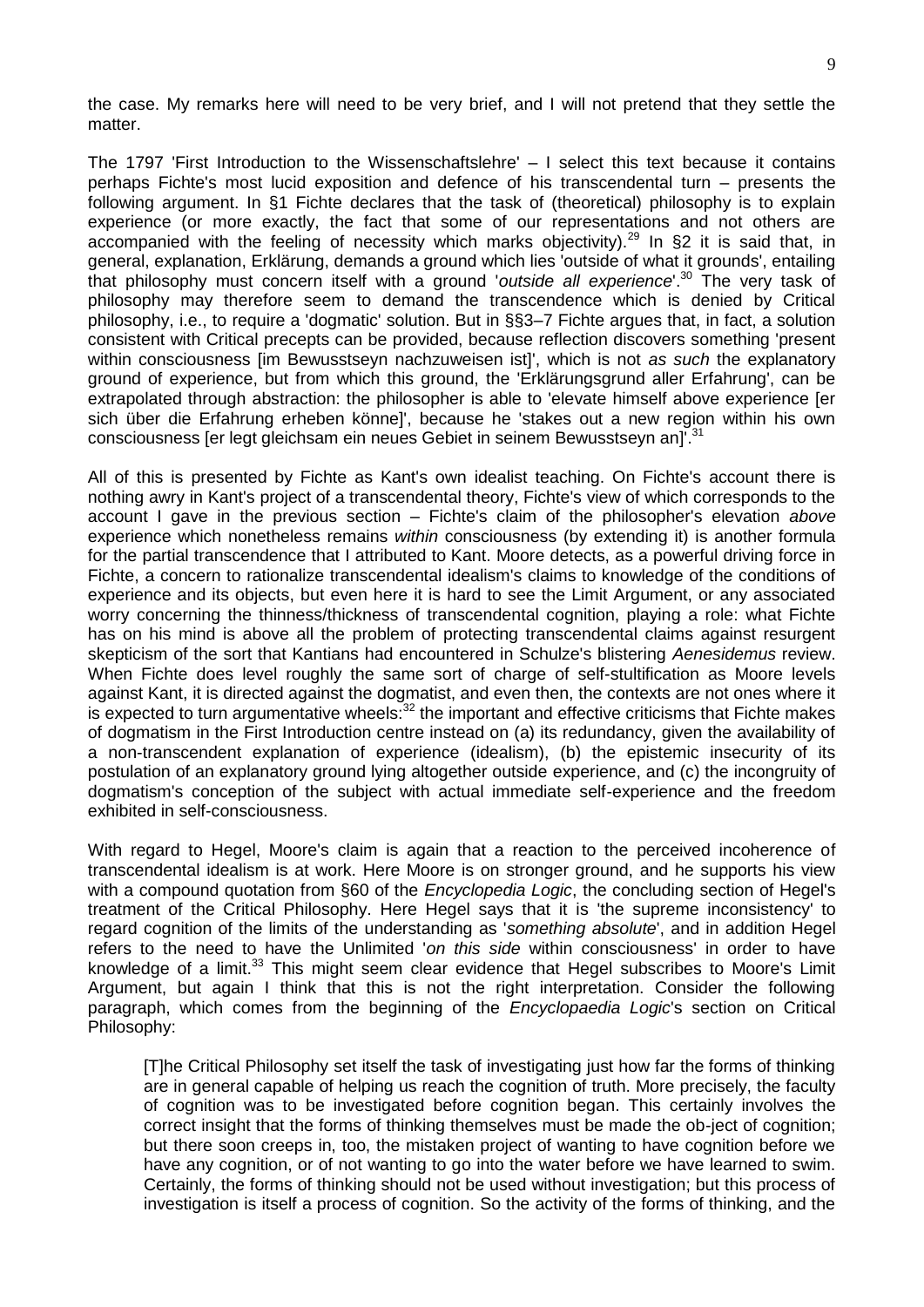critique of them, must be united within the process of cognition. The forms of thinking must be considered in and for themselves; they are the ob-ject and the activity of the ob-ject itself; they investigate themselves, [and] they must determine their own limits and point out their own defects.<sup>34</sup>

Here Hegel's complaint is not that Kant's scrutiny of our cognitive power is an incoherent undertaking or one that involves an impossible leap out of one's standpoint. (Had Hegel considered Kant's project contradictory in this way, then this would have been the place to say so.) Hegel does not even balk at the idea that thinking should 'determine [its] own limits' and defects. On the contrary, Critical philosophy is *right* to ask if 'the forms of thinking are in general capable of helping us reach the cognition of truth' – whence its superiority to the 'older metaphysics', which proceeds in naivety and consequently errs. Hegel's complaint is instead that Kant (i) subordinates the forms of thought to the antithesis of subjectivity/objectivity, (ii) fails to grasp that the forms of thinking are themselves already cognitions. In the sections that follow Hegel argues that no justification can be given for treating the categories, or the theory of transcendental conditions built around them, as inherently subjective, and indicates that reflection on the forms of thought must have the peculiar reflexive and dialectic character exposited in Hegel's *Logic*. In so far as Hegel imputes self-stultification to the Kantian project – wanting to learn to swim without getting into the water – this is a matter of its incapacity to realize the epistemological ends that it has set itself, not of logical incoherence. In sum, far from discovering a structural problem in Kant's project, Hegel endorses it, in order to divert it into absolute idealism.

When Hegel returns in §60 to Critical Philosophy's view of cognition, a lot has happened in the interim, and his remarks here must be set in context. Hegel has told us in §45 that 'to have established the finitude of the cognition that is based merely on experience and belongs to the understanding, and to have termed its content "appearance", was a very important result of the Kantian philosophy'.<sup>35</sup> Kant's thesis of the limits of knowledge is thus validated, albeit only in provisional form. What compels its superior reformulation – whereby it becomes Hegel's thesis of the confinement of *Verstand* to finitude – is the fact that Kant is *also* committed to Reason and 'the Idea'. The thrust of §60 is therefore that it is irrational of Kant to fail to 'bring two thoughts together<sup>36</sup> in the way that Hegel recommends – the thoughts, both present in Kant, of the limited *Verstand* and the infinite *Vernunft*. In making this complaint Hegel is, inexplicitly but in accordance with his settled practice, anticipating the completed work of the *Logic*. For Hegel, Kant's 'supreme inconsistency' regarding cognition only comes into view once an *un*bounded idealism has been established, or at least projected, and so it cannot provide the motor for the latter's development;<sup>37</sup> just as, for Fichte, it is only when the standpoint of the Wissenschaftslehre is adopted, that the concept of the thing in itself comes to be seen as contradictory and is discharged from philosophical service. In short, for Hegel, Kant's transcendental idealism, and for Fichte, Kant's formulation thereof, come to appear self-frustrating only in retrospect, that is, from a higher idealist standpoint. The Limit Argument, it seems to me, is not used to reach that standpoint and does not supply the motive for seeking it.

I should make clear that Moore's view of the post-Kantian development is *not* that it turns uniquely on the Limit Argument, and that the chapters on Fichte and Hegel in no way downplay the complexity of the German Idealist development. The reason why I am nonetheless dwelling on the issue, and think it important to contest Moore's account of key moves in Fichte and Hegel as not just reflecting tensions in Kant (which is certainly the case) but as involving 'variations on the Limit Argument',<sup>38</sup> has to do with our understanding of the development of idealism after Kant. If Moore is right, then there is a structural incoherence in transcendental idealism so deep that it is hard to understand how Kant's idealist successors (who on Moore's account were not blind to the alleged incoherence) could have regarded his philosophy as holding promise $39 -$  on the face of it, the Limit Argument provides a *reductio ad absurdum* of the project of transcendental reflection.<sup>40</sup>

As I would instead see the historical development, it is in the following respect a story of continuity: the German Idealists embrace the project of transcendental reflection and do not regard Kant's thesis of the limits of human knowledge as contradictory, though certainly they regard Kant's transcendental idealism (or articulation thereof) as defective and thoroughly improvable. Crucially,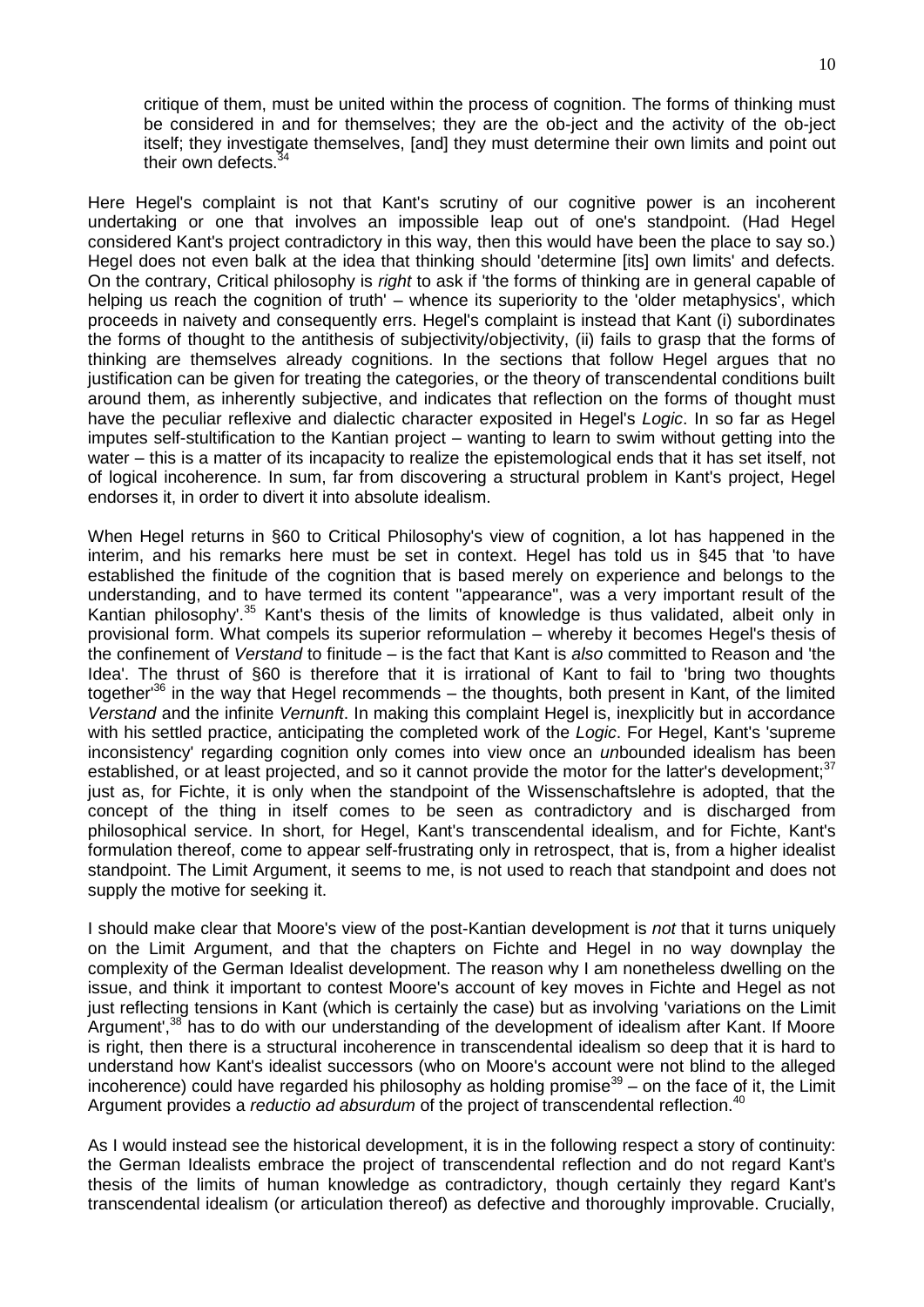they *affirm* the element of transcendence in Kant's transcendental idealism which Moore finds problematic. Moore wants, if I understand him correctly, to view Fichte and Hegel as philosophers of immanence, who purge idealism of Kant's abortive movement of transcendence, and who to that extent veer towards Moore's own, negative, answer to the 'Transcendence Question' (the question whether there is 'scope for our making sense of "transcendent" things').<sup>41</sup> The opposition 'immanent/transcendent' has, as Moore notes, multiple senses,  $42$  and in many of these Fichte and Hegel are undoubtedly immanentist metaphysicians. What they both endorse unhesitatingly, however, is the capacity of philosophical reflection to grasp the 'Erklärungsgrund aller Erfahrung' through the use of forms of thought and modes of explanation which are alien to (in fact, on their own account, inversions of) ordinary consciousness, the natural attitude in which Moore's Basic Assumption is nested. Whether or not they carry transcendent ontological commitments, Fichte's Wissenschaftslehre and Hegel's speculative thinking comprise an *epistemic* transcendence of common sense as extreme as Spinoza's third form of knowledge. Unless this point is emphasized in the strongest terms, it seems to me, the German Idealist development is not intelligible.<sup>43</sup>

## **Philosophical aestheticism: Moore and the German Romantics**

If I am right, then Fichte and Hegel do not share Moore's view of the defects of Kant's transcendental idealism, and the fact that their responses to Kant do not bear out Moore's verdict is reflected in the fact that their forms of idealism do not go in the direction of Moore's own view of metaphysics. There is however one post-Kantian development which does agree with Moore to a remarkable extent concerning both the incoherence of transcendental idealism and the philosophical reorientation which it mandates, and this is early German Romanticism (under which heading I here include just two philosophers, Novalis and Friedrich Schlegel).

The parallel I want to draw here rests on two key points. One is the shared view that the Copernican revolution, though it represents a decisive and absolutely necessary development in the history of philosophy, fails to achieve coherence, not on account of any remediable defect in its formulation but because the basic shape of Kantianism fails to make sense. The second is the shared view that an aesthetic turn is directly necessary in light of its incoherence – the notion that a reorientation of philosophy in a quasi-aesthetic direction represents the proper response to the realization that transcendental idealism is incoherent. That the same broad movement of thought which provides the overall narrative arc of Moore's book – away from Kant and towards the aesthetic – should have been rehearsed at such an early point in the post-Kantian development is striking, and German Romanticism may be taken (in a way that, I have suggested, Fichte and Hegel should not be taken) as a historical instantiation of Moore's criticism of transcendental idealism.

Let me expand, briefly, on the relevant claims of the German Romantics. As regards their critique of transcendental idealism, there is the initial complication that Novalis and Schlegel elaborate their views primarily in response to Fichte, not Kant. This does not however affect the parallel I am proposing with Moore, since in the eyes of the German Romantics, Kant and Fichte effectively form two stages of a single philosophical project, the problems of Fichte being those of transcendental idealism at a higher stage of development: Fichte's Wissenschaftslehre displays in magnified form structural problems inherent in Kant's original transcendental idealist undertaking, and the failure of the Wissenschaftslehre shows the impossibility of reworking it in a way that would allow those problems to be solved.

The underlying problem with transcendental idealism, according to Novalis and Schlegel, has to do, as it does for Moore, with the infinite. One of the issues discussed most intensively in the 1790s concerned the possibility of providing a 'single first principle' for Kant's system. The German Romantics devote attention to this question, accepting that it provides an appropriate starting-point for determining the strengths and weaknesses of Kantianism, but in their view it does not get to the heart of the matter: the absence of a single first principle is merely symptomatic of, and downstream from, the more fundamental problem afflicting Kantianism, which lies in the contradiction between the *necessity* of grasping the infinite in order to complete the task that transcendental philosophy sets itself, and the *impossibility* of doing so. The German Romantics' interest in the infinite is a robustly philosophical and not a merely passional matter: following Kant,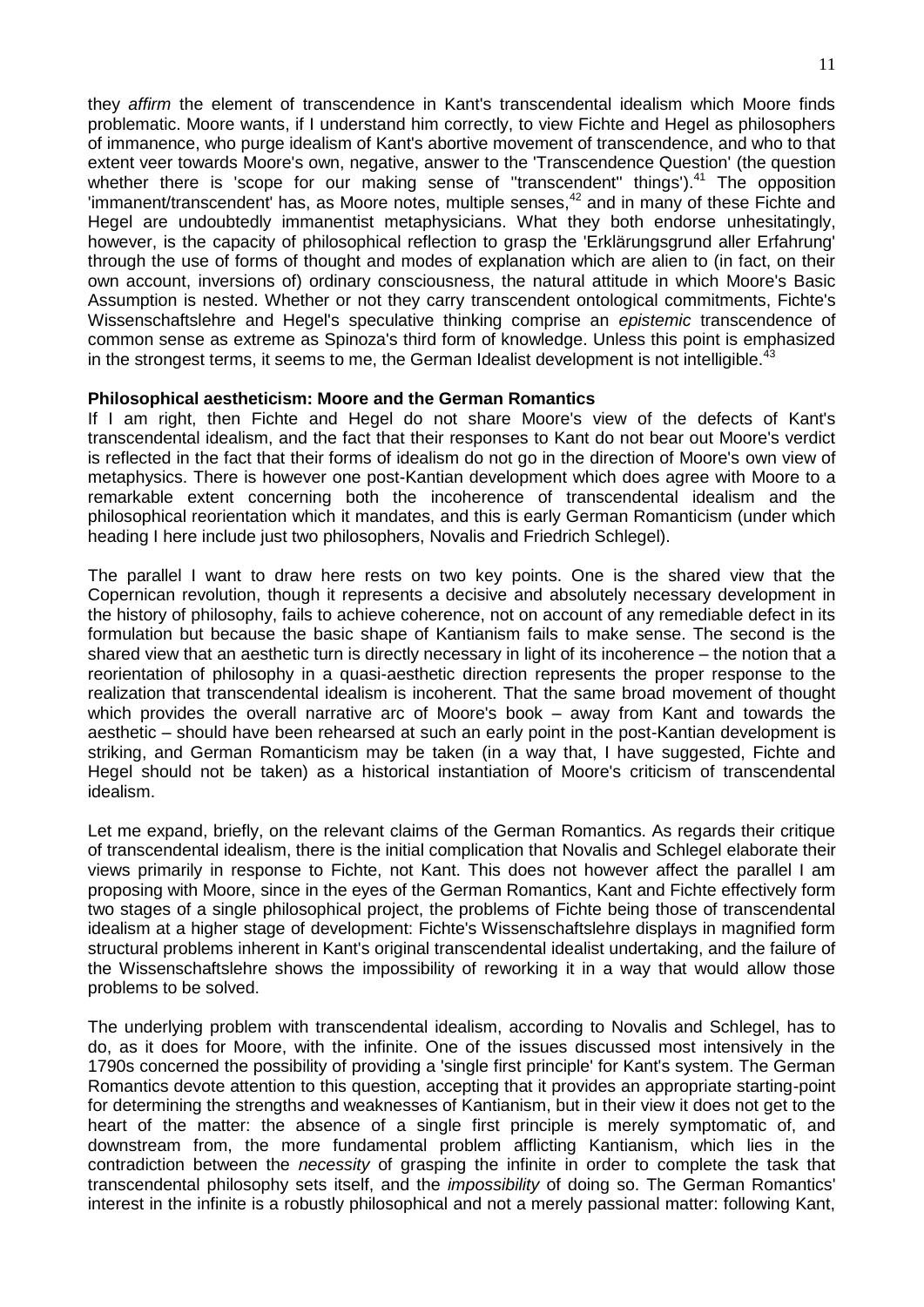they consider aspiration to the unconditioned non-optional for human reason, and following Fichte, they consider unconditioned foundations a requisite of a philosophical system. In this light the German Romantics may be regarded as diagnostically a step ahead of those of their contemporaries who also despaired of the possibility of a single principle, but who in response turned to a common sense based version of the Critical philosophy, substituting the inertia of the *gemeinen Verstand* for the rational fixity of a scientific principle.

Karl Ameriks has pointed to the way in which, immediately after Kant, his defenders turn to what Ameriks calls 'short arguments' for transcendental idealism,<sup>44</sup> meaning not necessarily arguments that can be briefly stated, but arguments that appeal to the bare concepts of reality and representation in order to establish transcendental idealism, in place of the complex routes taken by Kant in the Transcendental Aesthetic and Antinomy of Pure Reason, involving multiple premises, concerned with specific topics such as space and time. The German Romantics conform to this pattern but in reverse, presenting – as does Moore – a 'short argument' *against* the coherence of transcendental idealism. Novalis states the premise in his famous assertion: 'We everywhere seek the unconditioned, and only ever find things [Wir suchen überall das Unbedingte, und finden immer nur Dinge].'<sup>45</sup> That positive cognition is restricted to mere *Dinge* is of course Kant's own conclusion, but Novalis turns it against transcendental idealism: *only if* positive cognition of the unconditioned were possible, could there be cognition of the 'absolute ground', as Novalis calls it, which is what alone would allow us to (in Moore's terminology) make sense of our sense-making of *Dinge*, that is, allow us to affirm transcendental idealism.<sup>46</sup> But – Fichte having failed in the endeavour to rescue Kantianism from incoherence by extending philosophical cognition to the unconditioned<sup>47</sup> – Kant's conclusion that positive cognition of the unconditioned is impossible stands unrefuted, and it undercuts the transcendental project. Schlegel takes this result to define the situation of philosophy: idealism, first in Kant's form and then in Fichte's, fails to cognize the infinite, and what is left is *Geist*, consciousness of our own cognitively purposive, infinite-seeking thought-activity.<sup>48</sup>

The problem-situation of German Romanticism consists, then, in their affirmation of, on the one hand, the necessity of metaphysics – meaning of course post-Critical metaphysics – and on the other hand, the absolute impossibility of completing the task defined by Kantianism. What, then, do the German Romantics suggest? How should the post-Kantian philosopher respond to this predicament? Here, in the form of an unsorted list, are the main proposals which we find in Novalis and Schlegel:

- 1. *Infinite approximation*. Philosophy as an incomplete and uncompletable progression, expressing a striving for the infinite: '*Philosophy is infinite* [...] the most complete system can only be *approximation*.' '*The form of philosophy is infinite*.'<sup>49</sup>
- 2. *Irony, paradox, antinomy, anti-systematic systematicity*. 'It is equally fatal for one's spirit to have a system as to not have one. One must therefore decide to combine the two.'<sup>50</sup> 'Ironv is the form of paradox. Paradox is everything simultaneously good and great.<sup>151</sup> 'If one is ever besotted with the absolute and simply cannot escape it, then the only way out is to contradict oneself continually and join opposite extremes together.<sup>152</sup> 'An idea is a concept perfected to the point of irony, an absolute synthesis of absolute antitheses, the continual self-creating interchange of two conflicting thoughts.'<sup>53</sup> '*The form of philosophy is absolute unity*. We are not talking here of the unity of a system [...] As soon as something becomes systematic, it is not absolute. Absolute unity would instead be a chaos of systems.<sup>154</sup>
- 3. *Symbolic cognition*. '*All cognition is symbolic* [...] Only symbolically can Ideas be expressed.'<sup>55</sup>
- 4. *Transcendental poetry*. 'Whatever can be done while poetry and philosophy are separated has been done and accomplished. So the time has come to unite the two.<sup>56</sup> 'Transcendental poetry is a mixture of philosophy and poetry. It really embraces all transcendental functions, indeed it comprises the transcendental altogether. The transcendental poet is the transcendental person altogether.'<sup>57</sup>
- 5. *Historicization of philosophy*. '[T]he results of idealism for the philosophy of philosophy may be resolved into the following: *that philosophy must be entirely historical* [...] Our philosophy is itself history [...] History and philosophy are one and the same [...] Philosophy must present the whole; but it can do so only indirectly.<sup>15</sup>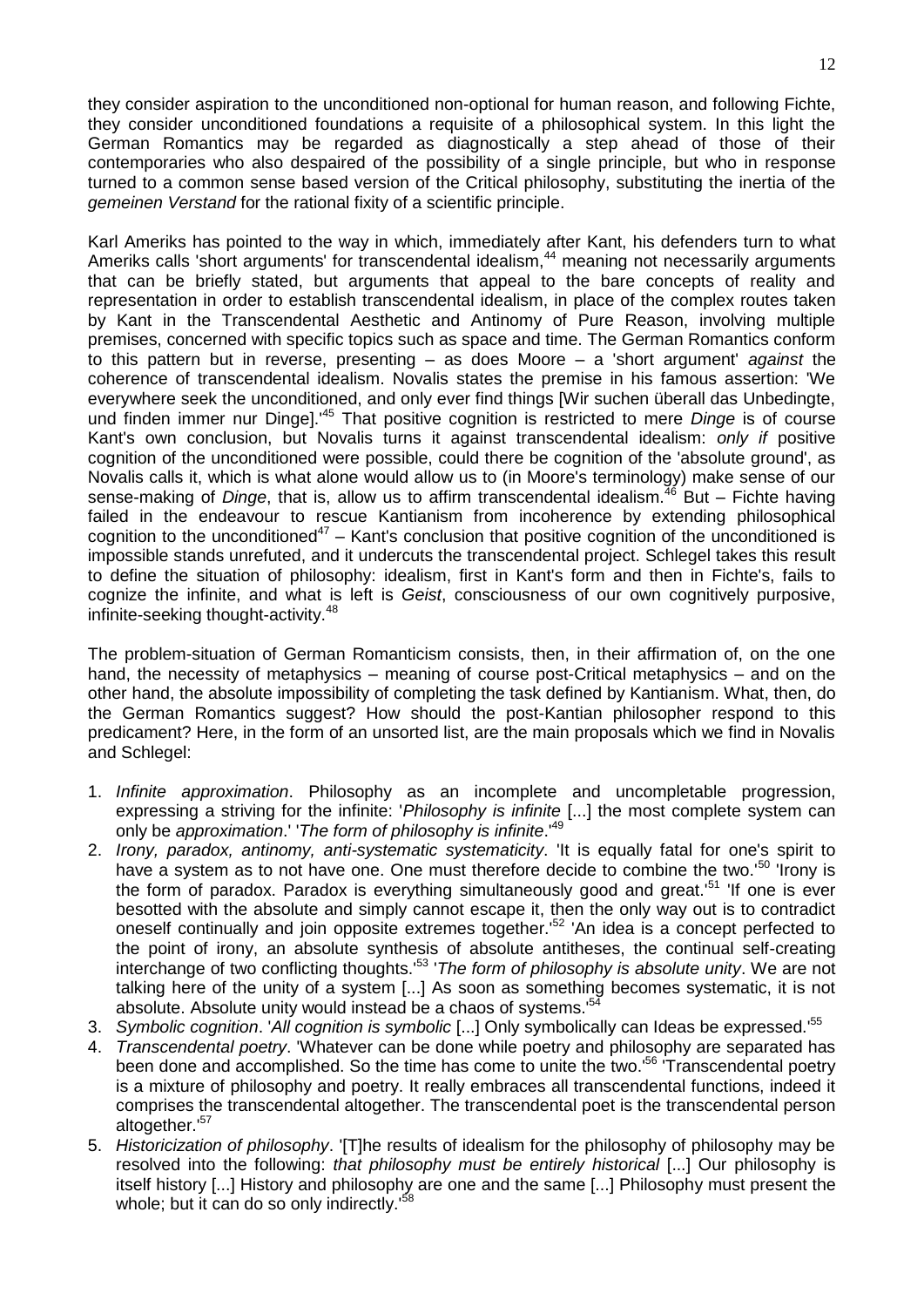The picture is not tidy, but what loosely unifies these various proposals is the notion that metaphysics should abandon its aim of grasping truth directly, accept the impossibility of finality and systematic completeness, identify itself with a creative process or type of activity rather than a product thereof, and unite itself with artistic production, meaning (among other things) that our doxastic attitude to philosophical claims should cease to be one of plain belief – judgemental affirmation of propositions – and become something more like aesthetic appreciation. This is the redirection of *spirit* which becomes appropriate after we have abandoned the (inadequate) *letter* of transcendental idealism: 'Everything delivered in propositions and inferences is merely the letter, which must be surpassed in so far as only the spirit [*Geist*] remains.<sup>59</sup> And it is entirely sufficient, Novalis and Schelling believe, to prevent our descent into a normative abyss: with the right aesthetically informed strategies, all that we need can be teased out of our feeling for the infinite.

The general tenor and overall vector of these proposals resonate with what Moore says about nonpropositional sense-making. Of particular note is the fifth proposal, which is worked out at some length in Schlegel's genetic reconstruction of the history of philosophy.<sup>60</sup> Schlegel explains how the systematic architecture of philosophical positions may be thought to grow out of subjective conditions, the various different needs of philosophical reflection, and how the history of philosophy can be read as a movement of thought which arrives at no final System but nonetheless achieves a kind of completeness.<sup>61</sup> Schlegel's idea is that in apprehending this systematic-historical whole we are presented, indirectly and obliquely, with the metaphysical whole that philosophy attempts to grasp, and this, I take it, is a prime instance of non-propositional sense-making (as is *The Evolution of Modern Metaphysics* itself *qua* hermeneutic of the history of philosophy).

However, the parallel holds only up to a point, and I want to end this short supplement to Moore's historical narrative by pointing out an important difference between the German Romantic response to the incoherence of transcendental idealism and the one described by Moore.

Moore thinks that transcendental idealism is a necessary product of philosophical reason which, though incoherent, incorporates an insight that should not be allowed to fade and that is best preserved through the category of the aesthetic. The aesthetic dimension enters for Moore not in the first instance at the level of first-order philosophical activity, but at a metaphilosophical level, in our understanding of the nature of metaphysics: Moore reconstrues metaphysical reflection as itself having *already* an aesthetic character and as *on that very count* possessing its own type of validity. This allows us to carry on thinking (if not asserting) transcendental idealism, on the condition that we understand this activity as something like the contemplation of a work of art. The German Romantics, by contrast, having grasped that the ambition of philosophy is unfulfillable, demand first-order revisions of philosophical practice: philosophical discourse is to be united with artistic activity in forging new 'symbols', *Darstellung* is to take the place of *Wissen*, and the ground rules of philosophical reflection are to be altered in such a way that thought no longer aims at plain consistency but rather at the systematic multiplication of antinomies, giving occasion for irony, the new doxastic target. Moore's standpoint is, in comparison, conservative: it does not preclude artistic modes of philosophical practice, but nor does it require philosophy to make itself aesthetic; it allows philosophy to take new forms, without any devaluation of its traditional forms. In addition, Moore's account helps us to understand why it may be purposive to aim at antinomy in philosophical reflection, why irony may be taken as a mark of epistemic success, and so on – in other words, why, *contra* Hegel, the romanticization of philosophy is not a disguised way of giving up on the philosophical enterprise, and does not subjectivize thought to the point of selfdestruction. It is a mark of the subtlety and sophistication of Moore's philosophical position, and of the depth of the lessons that Moore has drawn from the history of modern philosophy, that in the perspective of *The Evolution of Modern Metaphysics* so much sense may be made of so much of the history of philosophy.

### **Bibliography**

Ameriks, Karl. 2003. *Interpreting Kant's Critiques***.** Oxford: Oxford University Press. Fichte, Johann Gottlieb. 1956. *The Vocation of Man* [1800], trans. and ed. Roderick M. Chisholm. Indianapolis: Bobbs-Merrill.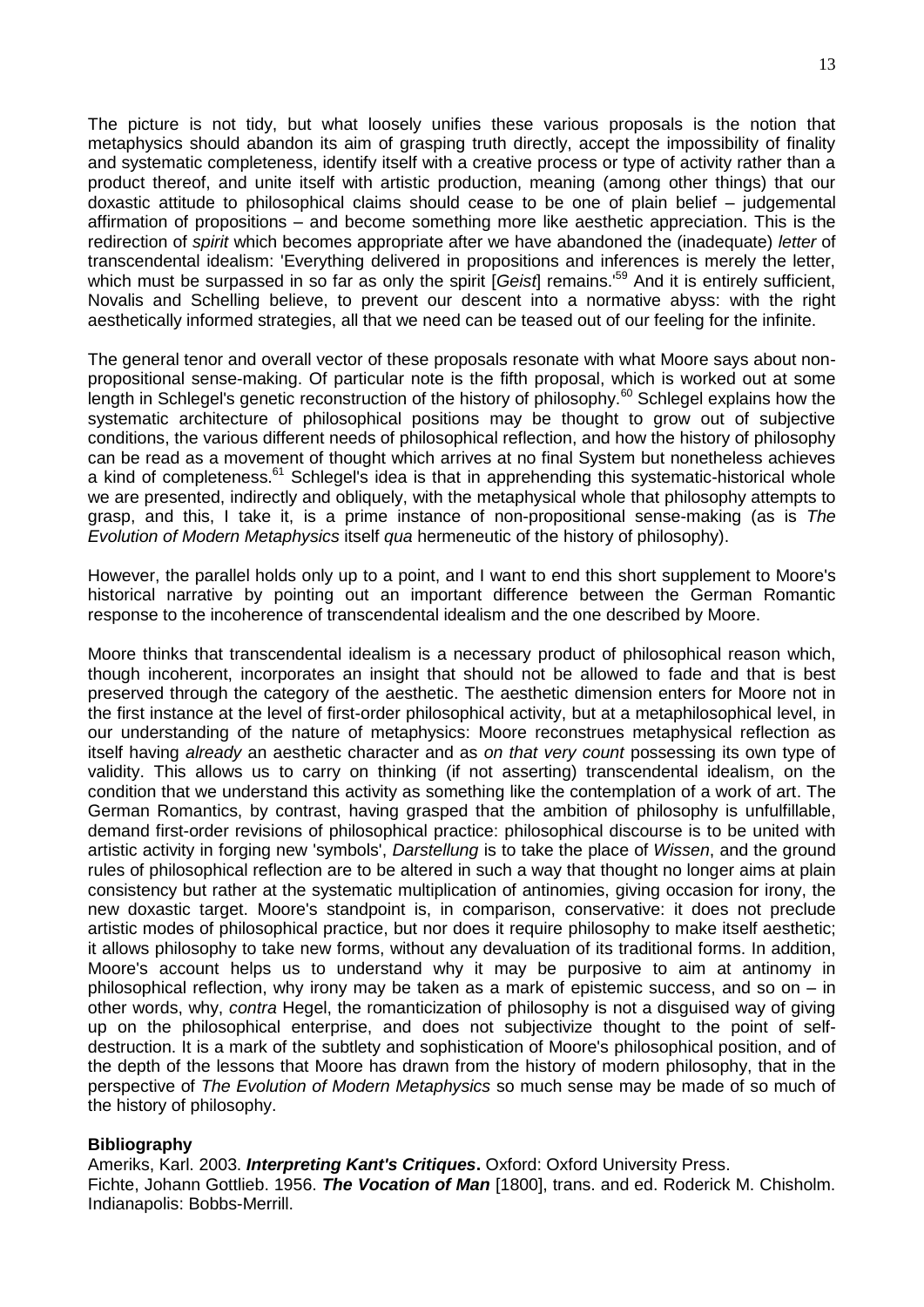Fichte, Johann Gottlieb. 1994. *Introductions to the Wissenschaftslehre and Other Writings* [1797-1800], trans. and ed. Daniel Breazeale. Indianapolis: Hackett.

Hegel, G. W. F. 1991. *The Encyclopaedia Logic* [1817], trans. T. F. Geraets, W. A. Suchting and H. S. Harris. Indianapolis: Hackett.

Moore, A. W. 1992. 'Human Finitude, Ineffability, Idealism, Contingency', *Nous* 26, 427–446.

Moore, A. W. 1997**.** *Points of View* **[***PoV***]**. Oxford: Oxford University Press.

Moore, A. W. 1999. 'Misplaced Celebrations? Reply to Mark Sacks' Critical Notice of *Points of View***',** *International Journal of Philosophical Studies* 7, 387–392.

Moore, A. W. 2001. *The Infinite*, 2nd edn. London: Routledge.

Moore, A. W. 2003. *Noble in Reason, Infinite in Faculty: Themes and Variations in Kant's Moral and Religious Philosophy*. London: Routledge.

Moore, A. W. 2011. 'Vats, Sets, and Tits', in Joel Smith and Peter Sullivan (eds), *Transcendental*  **Philosophy and Naturalism, pp. 42–54. Oxford: Oxford University Press.** 

Moore, A. W. 2012. *The Evolution of Modern Metaphysics: Making Sense of Things* **[***EMM***].** Cambridge: Cambridge University Press.

Novalis. 1997. *Philosophical Writings*, trans. and ed. Margaret Mahony Stoljar. Albany: State University of New York Press.

Novalis. 2003. *Fichte Studies*, ed. Jane Kneller. Cambridge: Cambridge University Press.

Sacks, Mark. 1999. 'Transcendental Idealism: Between Reproof and Celebration. Critical Notice of A. W. Moore, *Points of View***',** *International Journal of Philosophical Studies* 7, 373–386.

Sacks, Mark. 2003. *Objectivity and Insight*. Oxford: Oxford University Press.

Schlegel, Friedrich. 1846. *Supplemente zu sämmtlichen Werken, oder philosophische Vorlesungen aus den Jahren 1804 bis 1806. Nebst Fragmenten vorzüglich philosophischtheologischen Inhalts*, Part 2, ed. C. J. H. Windischmann. Bonn: Eduard Weber.

Schlegel, Friedrich. 1991a. *Transcendentalphilosophie* [Jena lectures 1800-1801], ed. Michael Elsässer. Hamburg: Meiner.

Schlegel, Friedrich. 1991b. *Philosophical Fragments*, trans. Peter Firchow. Minneapolis: University of Minneapolis Press.

### **NOTES**

2 *The Evolution of Modern Metaphysics* [*EMM*], p. 107.

<sup>3</sup> The Basic Assumption is not equivalent to an affirmation that any of our current objects of cognition are things in themselves; it merely affirms the possibility of our having or acquiring such knowledge. Moore envisages here a connection with physical science, but of an indeterminate kind: see *PoV* Ch. 4, §4 (pp. 74– 76), and Moore 2011, pp. 52–53.

 $^{4}$  *PoV*, Ch. 6, §1, pp. 119–120; see also Ch. 5, §8, pp. 112–113; and Ch. 6, §2, pp. 125–126.

<sup>5</sup> *PoV*, Ch, 6, §4, p. 137. Here is a parallel passage from *EMM*, which focusses on the *conative* aspect of transcendental idealism's self-stultification: 'Transcendental idealism [...] is designed to suppress our aspirations to make sense of what is transcendent, on the grounds that such a thing is impossible. Yet precisely in drawing our attention to what is transcendent, and signalling it as that whereof we should not try to make sense, it entices us to do the very thing that it is designed to stop us from trying to do; and, worse still, it requires that we do that very thing in order to assimilate it (transcendental idealism) in the first place' (*EMM*, p. 166).

 $6$  *PoV*, p. 202.

-

<sup>7</sup> See  $PoV$ , Chs. 7–10.

<sup>8</sup> The connection of finitude with the ineffable is stated briefly in Moore 1992: human finitude, in conjunction with our aspiration to the infinite, 'gives rise to ineffability' (p. 432); we desire to play God, which is what makes us *try* to put all insights into words. At greater length, see *PoV*, Ch. 11, Moore 2001, Ch. 15, and Moore 2003.

<sup>9</sup> *EMM*, p. 135.

<sup>10</sup> *EMM*, p. 138.

<sup>&</sup>lt;sup>1</sup> I am very grateful to Adrian Moore and others for comments on an initial presentation of this material at the symposium on *The Evolution of Modern Metaphysics* in Oxford in May 2013. I also wish to thank Ulrich Schlösser, Julia Peters, and others at the seminar in Tübingen where a later draft of this paper was presented, for extremely helpful suggestions.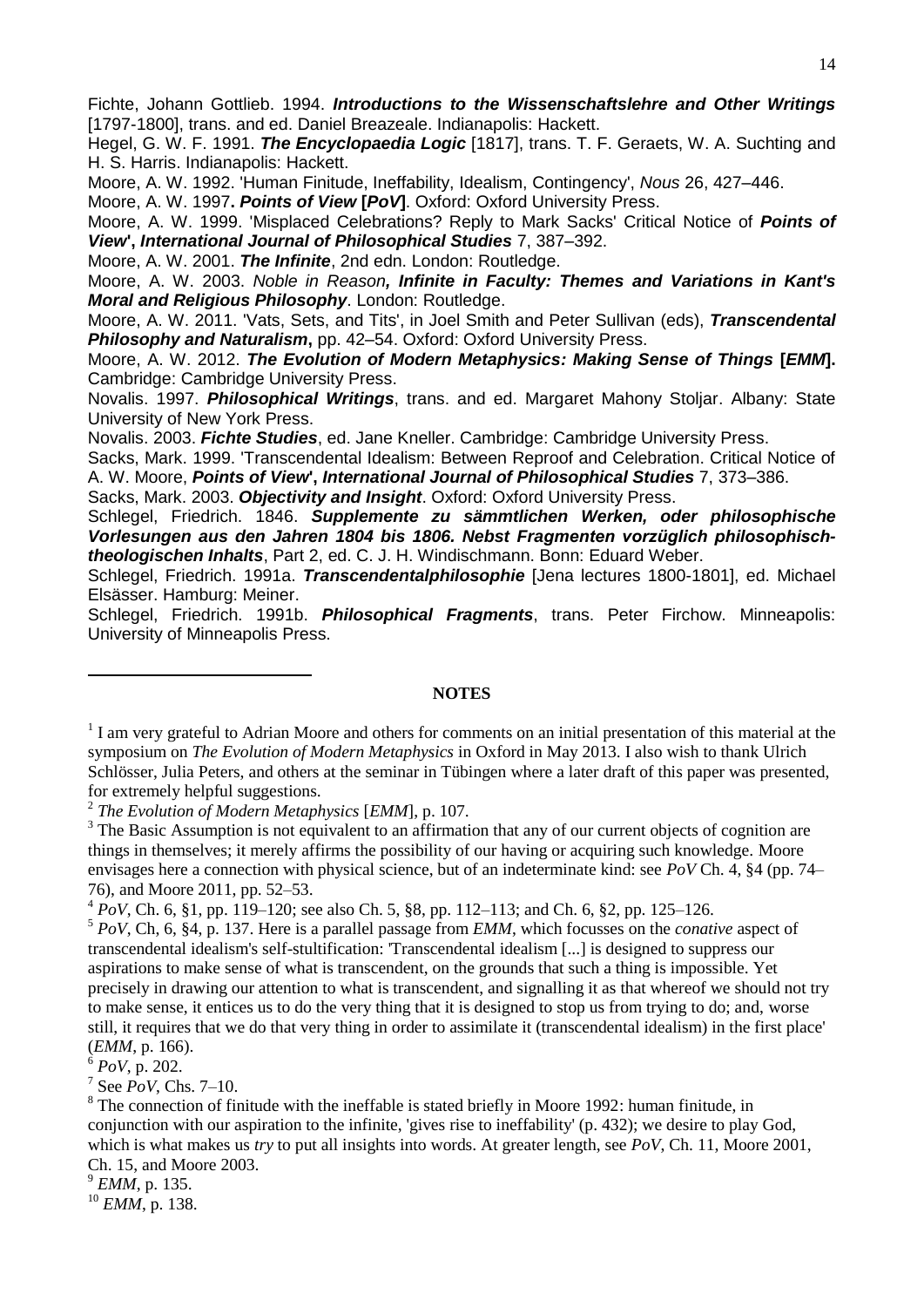1

<sup>13</sup> A third such problematic claim in Kant is added in the chapter on Fichte: the existence of the subject is again both too thick and too thin, and again 'by his [Kant's] own very lights, makes no real sense to us' (*EMM*, p. 151–152). A further instance is described in Moore 2011, p. 52: 'I cannot entertain the thought that my thinking is answerable only to my phenomenal bubble without having a thought that is answerable to more than my phenomenal bubble.'

 $^{14}$  *EMM*, p. 140.

<sup>15</sup> Comparisons of metaphysics with art are drawn at *EMM*, p. 254 (the *Tractatus*) and p. 492 (*Being and Time*). Heidegger's own realignment of metaphysics with poetry is discussed in *EMM*, pp. 479–484. <sup>16</sup> *EMM*, pp. 581–582.

<sup>17</sup> *EMM*, p. 583.

<sup>18</sup> *EMM*, p. 590.

<sup>19</sup> See Ameriks 2003.

 $20$  'Imposed' may seem to carry objectionable, transcendental-psychological connotations, but it is intended just as an unequivocal expression of the Copernican idea that objects derive their form from the subject.

<sup>21</sup> See Sacks 1999, p. 383. Sacks defends transcendental idealism against Moore's critique in *PoV*. I draw on Sacks throughout this section, but what I propose departs from his account, since Sacks dispenses with the notion of perspective and articulates transcendental idealism solely in terms of imposition. This allows Moore to claim, in his reply to Sacks, that he has no quarrel with Sacks' transcendental idealism, which he says does not contradict the Basic Assumption (Moore 1999). At this point it has become, it seems to me, rather difficult to grasp what is at issue – due, I think, to Moore's condition (*PoV*, pp. 9–14, 282), which Sacks accepts at least for the sake of argument, that an outlook is perspectival only if it admits of, and excludes, alternatives (I return to this below). One fascinating theme which surfaces in this exchange concerns Moore's quasi-ethical characterization of transcendental idealism as immodest (see Moore 1992, p. 433, 1997, pp. 274–278), which Sacks counters with the suggestion that Moore's realism may have its own hubristic aspect (Sacks 1999, p. 385). What this seems to suggest is the impossibility of overcoming (fixing) the constitutive hubris of the philosophical project through any epistemological or metaphysical doctrine (a premise and lesson of Kierkegaard, perhaps).

 $^{22}$  More precisely: only on the condition that it treats the concept of the thing in itself as merely heuristic or polemical.

<sup>23</sup> To take one relatively clear instance, Merleau-Ponty's *Phenomenology of Perception* seeks to show that 'objective thought' – his term for what Moore calls absolute representations – presuppose and are conditioned by pre-reflective consciousness of intrinsically perspectival 'pre-objective being'.

 $24$  See Sacks 2003, Ch. 8.

<sup>25</sup> In his subtle discussion of Nietzsche's perspectivism in *EEM*, pp. 379–383, Moore denies that it is selfrefuting. The condition of its (fragile) coherence is that it abjures the Basic Assumption (which provides the real objection to it: pp. 379n19, and 383n34; see also *PoV*, pp. 107–109).

<sup>26</sup> *EMM*, pp. 140 and 139.

<sup>27</sup> As Moore acknowledges: see *PoV*, pp. 118–119.

<sup>28</sup> *EMM*, p. 144.

- <sup>29</sup> Fichte 1994, pp. 8–9 (423).
- $30$  Fichte 1994, p. 9 (424–425).

<sup>31</sup> Fichte 1994, pp. 10–12 (425–426), p. 14 (428), p. 15 (430), p. 33–34 (448–449).

<sup>32</sup> Two such passages are quoted in *EEM*, p. 154. Moore notes that Fichte does not see his 'variation of the Limit Argument' as 'anti-Kantian' but rather as anti-dogmatic (*EMM*, pp. 154–155). What I doubt is that Fichte puts weight on Moore's Limit Argument, or put differently, that Fichte's arguments are truly 'variations' thereof. (1) The first of the two passages cited by Moore, from *The Vocation of Man* (Fichte 1956, p. 74), declares that the attempt to 'conceive of an absolute connection between things *in themselves* and the I *in itself*' involves a forgetfulness of one's own act of thinking. Rhetorical gestures are characteristic of this essentially popular presentation of his philosophy, where Fichte allows himself to be read as a Berkeleyan phenomenalist, but the substantial point is that if Fichte is not here simply transposing Berkeley's argument from the sphere of perception to that of thought – which would not qualify in Moore's terms as a Limit Argument – then it is because the absurdity Fichte alleges is indexed (the context indicates) to the task of an *internal elucidation* of the givenness of objects. Fichte's point is specific: in so far as my *relation* to the object is *given* in and with my consciousness of the object, it cannot be identified with any state of affairs

 $^{11}$  *EMM*, pp. 138–139.

<sup>12</sup> *EMM*, pp. 139–140.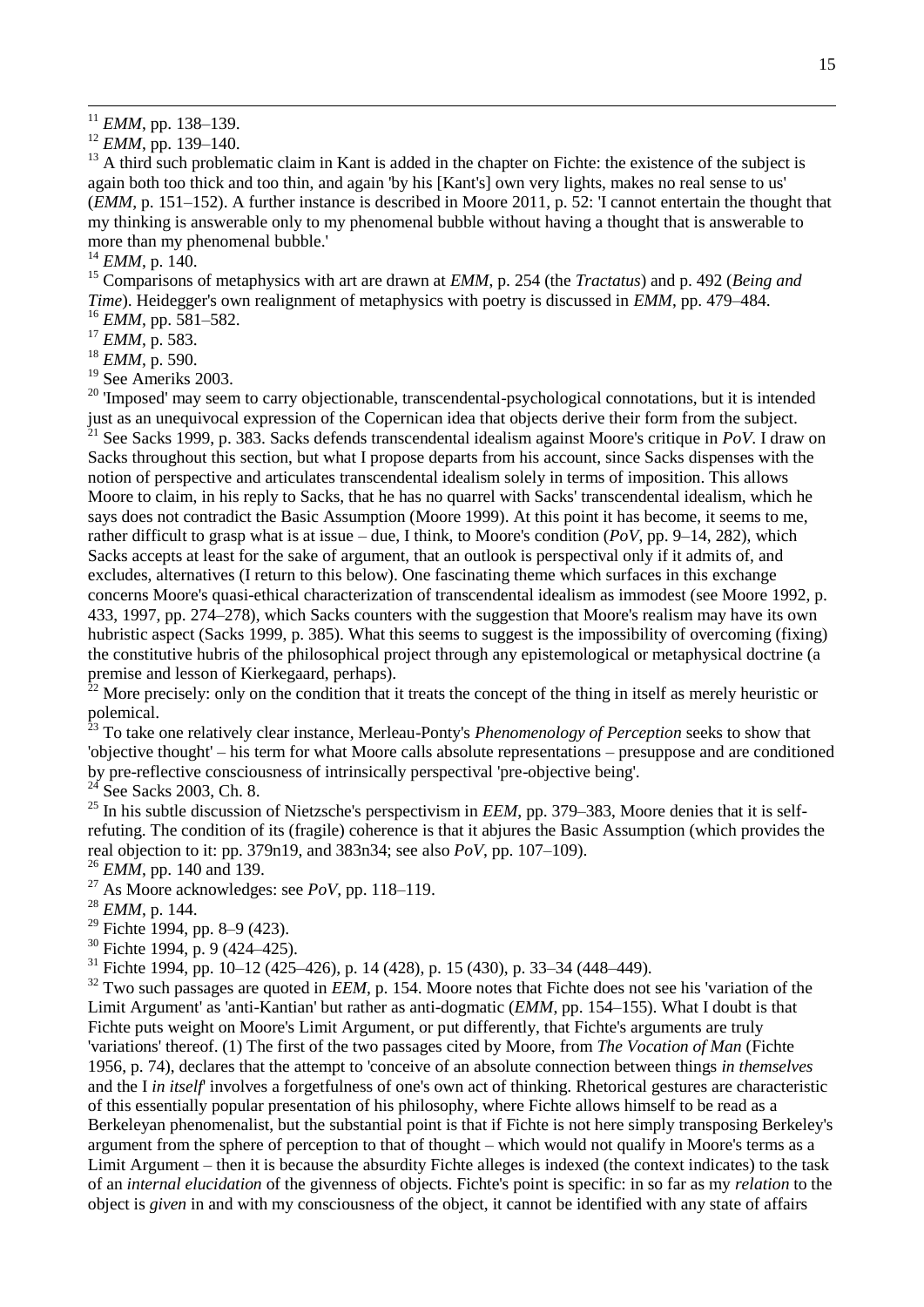defined independently of the possibility of consciousness. (2) I read the second passage – from §8 of the Second Introduction, a point late in the text where Fichte has done the main work of establishing the *Wissenschaftslehre* and is wrapping up – as indicating only how dogmatism may (must) be viewed *once we have grasped* that 'one cannot abstract from the I' (Fichte 1994, p. 86; 500–501). Fichte makes it clear that the contradiction emerges *only when* the correct lesson has been drawn from the Kantian 'I think'; it is not presented as an *argument for* transcendental idealism.

*EMM*, pp. 164–165.

1

<sup>34</sup> Hegel 1991, p. 82; §41, Z1.

<sup>35</sup> Hegel 1991, p. 88.

<sup>36</sup> Hegel 1991, p. 105.

 $37$  Hegel's statement about limits in §60 also, I think, reads differently in context (Hegel 1991, pp. 105–107). Hegel does not make any general logical or epistemological claim here. He is concerned with the (felt) *experience* of limitation in *natural* beings. His claim is that there can be a *natural* experience of a limitation of *cognition* only when the knowing creature goes in conception 'beyond' what limits it. Kant has provided for this experience through his account of man's natural use of his reason as implicating Ideas. Hegel is thus not making a criticism of Kant's transcendental idealism but again endorsing it, as far as it goes; the criticism is that it does not go far enough, for by Kant's own lights, natural reason's experience of cognitive limitation should be taken – like all experiences of natural limitation – as licensing and prompting an effort at its supersession. Hegel is, as it were, imputing a kind of philosophical perversity to Kant: Kant *could* do more, for he has all the requisite materials to hand, but arbitrarily chooses to turn his spade. This is not an instance of the Limit Argument. The pragmatic character of Hegel's critical perspective here on Kant is underlined in the paragraph that follows, which says that, because Kant declines to go further, he cannot hope to *improve* scientific cognition. Kant's pragmatic (as opposed to logical) inconsistency is brought out in the final paragraph, which notes that Kant, in stark contrast with materialist-naturalist successors to empiricism, accords *authority* and *independence* to reason, meaning that Kant is perfectly positioned to do, what he declines to do.

<sup>38</sup> *EEM*, p. 154 and p. 164.

<sup>39</sup> Several contemporaries did explicitly charge Kant with the sort of deep contradiction alleged by Moore, and accordingly rejected transcendental philosophy wholesale: Jacobi argued that transcendental idealism (like all *wissenschaftlich* philosophy) annuls itself, precipitating a turn to *Glaube*; Eberhard argued that Kantian philosophy avoids contradiction (it says that it confines itself to the human understanding, yet cannot dispense with appeal to eternal truths) only if it resolves itself back into Leibnizianism.

 $40$  If limits to knowledge are unthinkable, then the elevation in reflection by virtue of which they come to appear thinkable, whether or not provable, must be faulty; it must contain proto-contradictory elements. At *EEM*, p. 141, Moore says that it is 'too soon to say where the fault lies. Perhaps Kant has not systematized his results properly [...]'; but I do not see why, if Moore is right, it is not already game over.

 $^{41}$  *EMM*, p. 9; Moore gives his answer on pp. 15–16. Fichte is described as showing that 'within the security of our unprincipled choice [of transcendentalism], everything makes sense' (*EMM*, p. 159; see pp. 155–159). Hegel is categorized as an 'empirical idealist' (*EMM*, p. 167) – following Moore's unconventional definition of the term as one who holds that the dependence relation can be made sense of in the same terms as its worldly relatum (p.  $142$ ) – and as a naturalist (p. 190).

<sup>42</sup> *EMM*, pp. 9–10.

<sup>43</sup> To expand this last point. The German Idealists are unquestionably dissatisfied with, and seek to push back, the limits of Kantianism. Their endeavours include the balancing out of transcendental idealism with a correlative realism which is not merely the 'empirical realism' of Kantian appearance (Schelling's *Naturphilosophie* and *Real-Idealismus*), the retrieval of large quantities of pre-Kantian metaphysics (Spinoza, Leibniz, Plato, Aristotle), and either the absolutization of practical reason (Fichte) or a restoration of pure reason in its theoretical employment (Schelling and Hegel). In order for these measures to not count as either pre-Critical regressions or confused amalgamations of Kant's philosophy with earlier philosophy, Kant must be taken to have made available an epistemological capacity that his own metaphysics fail to exploit fully. In other words, German Idealism's transcendence of Kant's transcendental idealism, and its fusion of Kantian with early modern and ancient metaphysics, is indeed engaged closely with the issue of absolute *vs*. perspectival representation that concerns Moore, but the Kantian foundations of the whole undertaking require that Kant's epistemic transcendence of the natural attitude – which is what Moore rejects

– be taken as successful.

<sup>44</sup> See Ameriks 2003, Ch. 5.